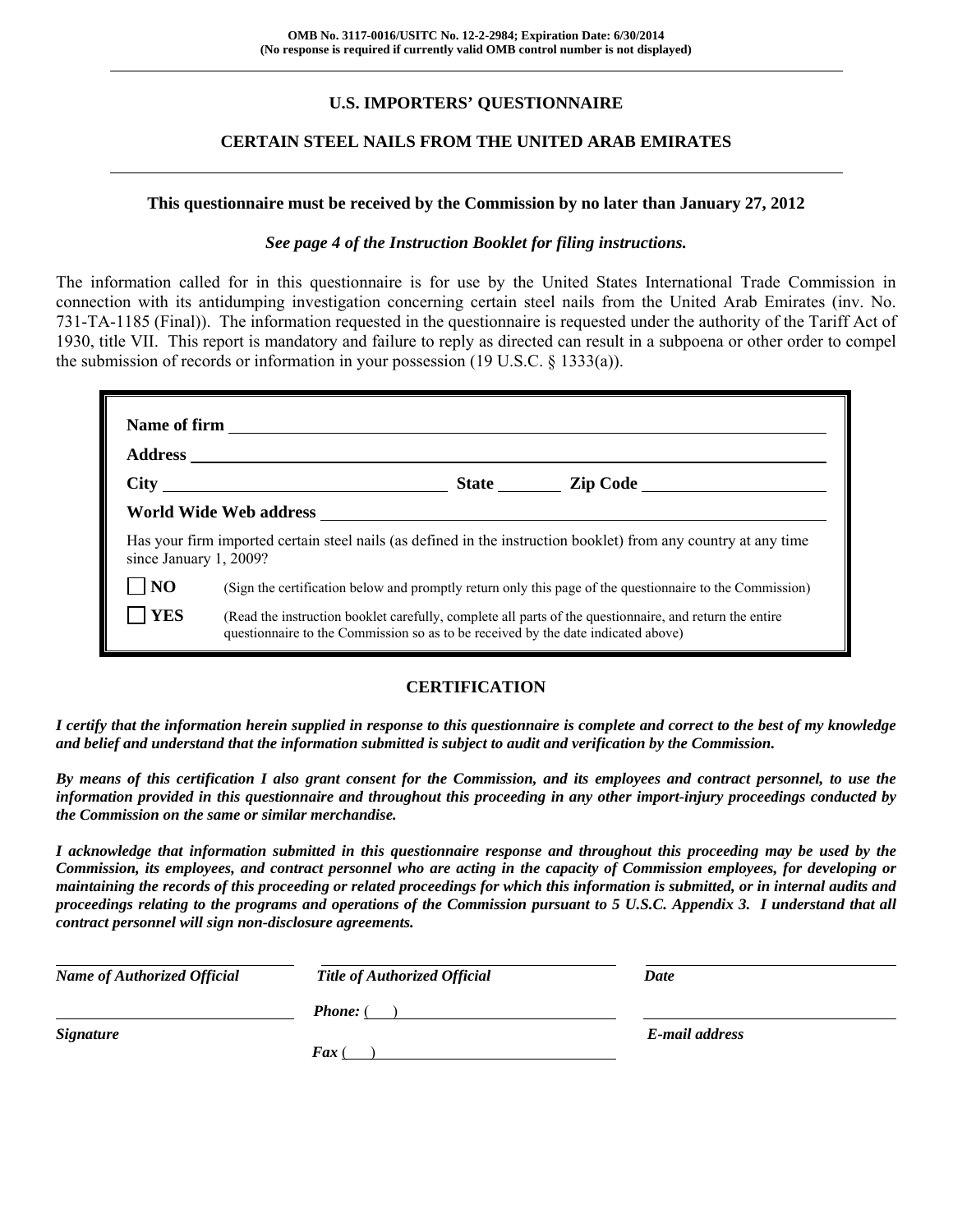l

The questions in this questionnaire have been reviewed with market participants to ensure that issues of concern are adequately addressed and that data requests are sufficient, meaningful, and as limited as possible. Public reporting burden for this questionnaire is estimated to average 40 hours per response, including the time for reviewing instructions, searching existing data sources, gathering the data needed, and completing and reviewing the questionnaire. Send comments regarding the accuracy of this burden estimate or any other aspect of this collection of information, including suggestions for reducing the burden, to the Office of Investigations, U.S. International Trade Commission, 500 E Street, SW, Washington, DC 20436.

I-1a. **OMB statistics**.--Please report below the actual number of hours required and the cost to your firm of preparing the reply to this questionnaire and completing the form.

hours dollars

- I-1b. **OMB feedback**.--We are interested in any comments you may have for improving this questionnaire in general or the clarity of specific questions. Please attach such comments to your response or send them to the above address.
- I-2. **Establishments covered**.--Provide the name and address of establishment(s) covered by this questionnaire (see page 3 of the instruction booklet for reporting guidelines). If your firm is publicly traded, please specify the stock exchange and trading symbol.

|                   | <b>Ownership</b> .--Is your firm owned, in whole or in part, by any other firm? |                        |
|-------------------|---------------------------------------------------------------------------------|------------------------|
| $\blacksquare$ No | $\Box$ Yes--List the following information                                      |                        |
| Firm name         | Address                                                                         | Extent of<br>ownership |
|                   |                                                                                 |                        |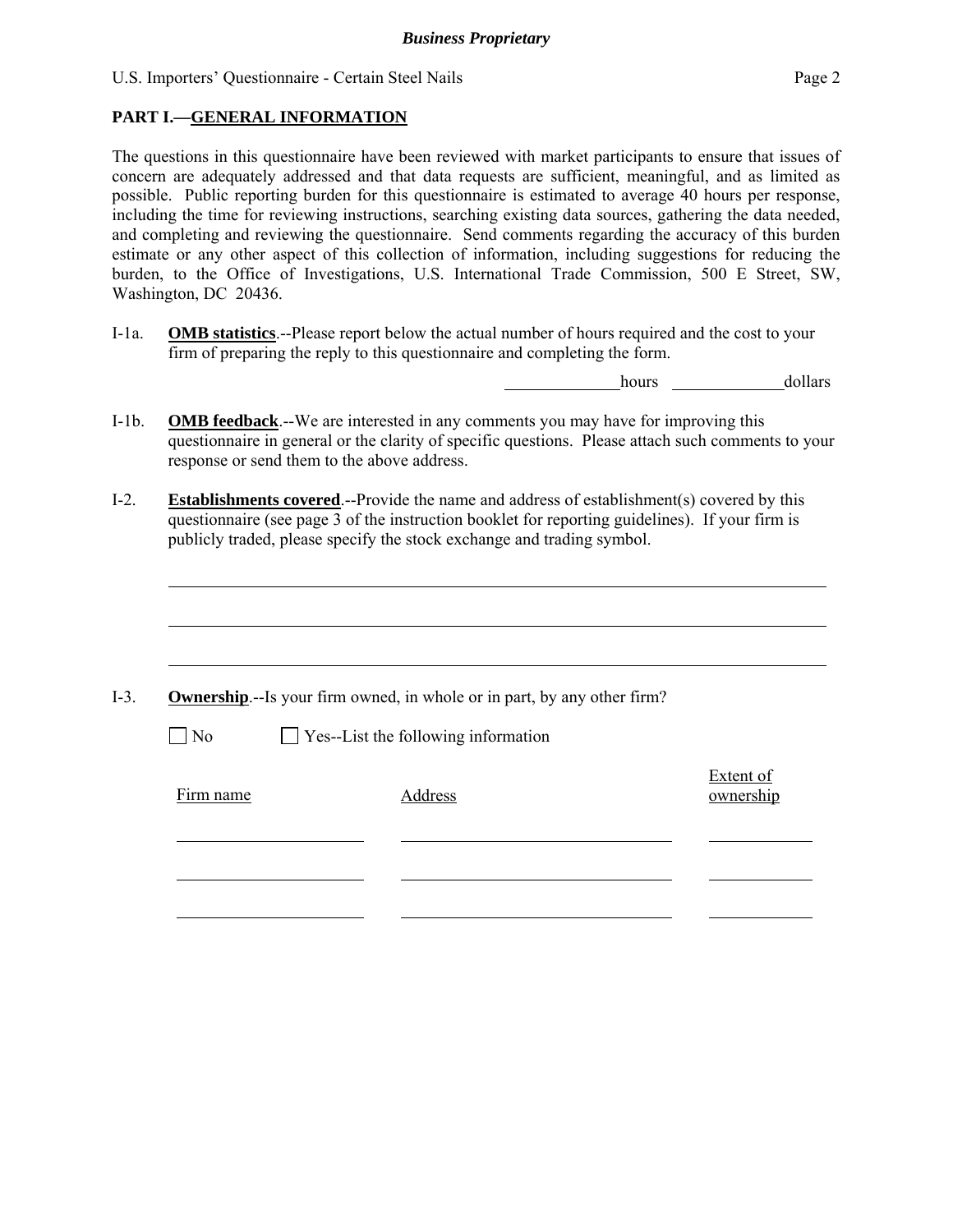|                             | $\Box$ Yes--List the following information.                                                                                                                                                             |                |                                        |
|-----------------------------|---------------------------------------------------------------------------------------------------------------------------------------------------------------------------------------------------------|----------------|----------------------------------------|
| Firm name                   |                                                                                                                                                                                                         | <b>Address</b> | Affiliation                            |
|                             |                                                                                                                                                                                                         |                |                                        |
|                             | Related producers.--Does your firm have any related firms, either domestic or foreign, that are<br>engaged in the production of certain steel nails?                                                    |                |                                        |
| $\overline{\phantom{a}}$ No | $\Box$ Yes--List the following information.                                                                                                                                                             |                |                                        |
| Firm name                   |                                                                                                                                                                                                         | Address        | Affiliation                            |
|                             |                                                                                                                                                                                                         |                |                                        |
|                             | <b>Importing operations</b> .--Please indicate the nature of your firm's importing operations on certain<br>steel nails. More than one answer may be applicable.                                        |                |                                        |
| Importer of record          |                                                                                                                                                                                                         |                | Takes title to the imported product(s) |
|                             | Consignee of the imported products(s)                                                                                                                                                                   |                | Customs broker or freight forwarder.   |
| contact).                   | <b>Consignee.</b> --If your firm is an importer of record of certain steel nails but is not the consignee.<br>please list the consignees below (firm name, address, telephone number, and individual to |                |                                        |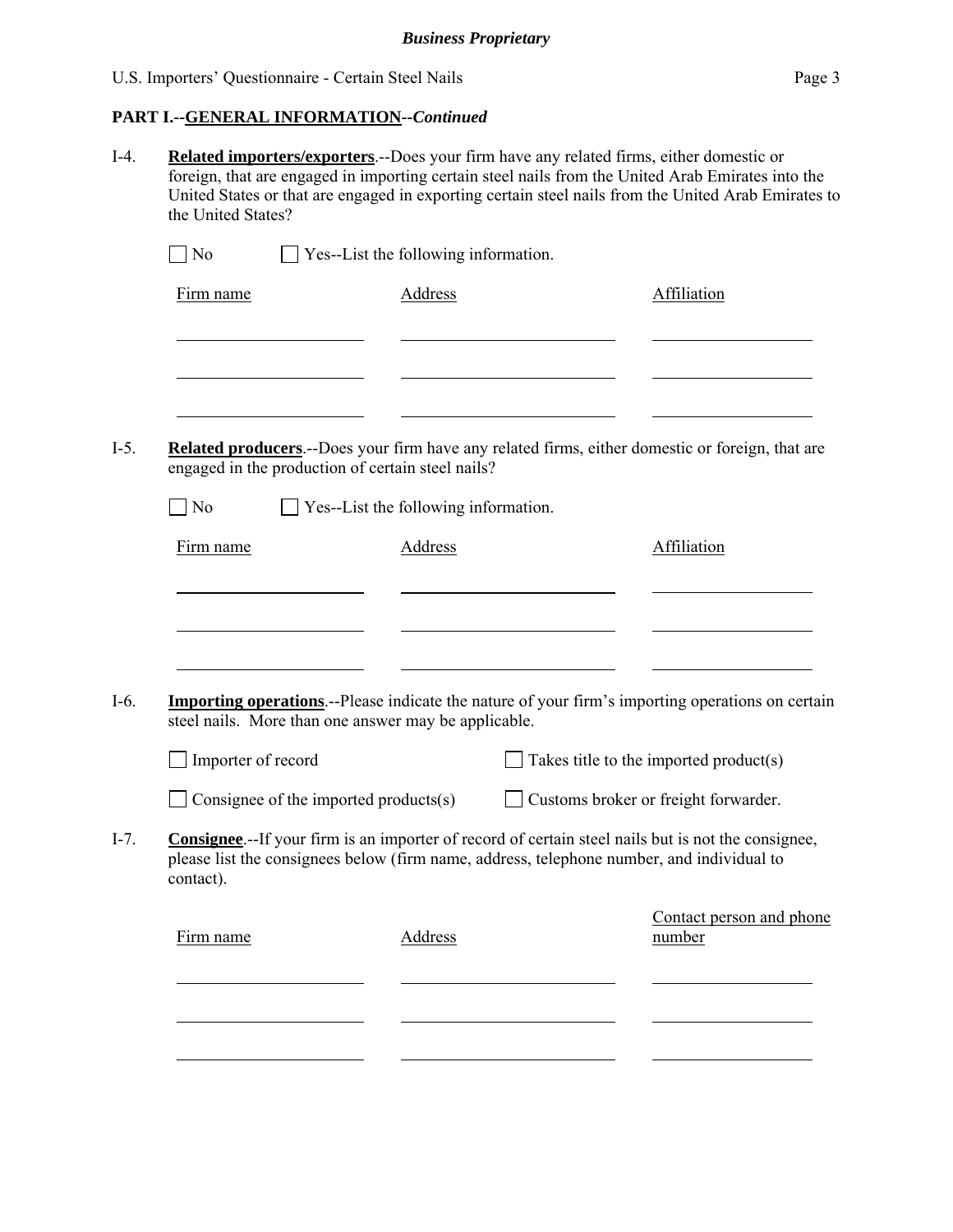#### **PART I.--GENERAL INFORMATION***--Continued*

I-8. **FTZ or bonded warehouses**.--Please indicate whether your firm enters certain steel nails into, or withdraws such merchandise from, foreign trade zones or bonded warehouses.

Foreign trade zones  $\Box$  No  $\Box$  Yes

| Bonded warehouses | $\Box$ No | $\Box$ Yes |
|-------------------|-----------|------------|
|                   |           |            |

I-9. **Temporary importation under bond**.--Please indicate whether your firm imports certain steel nails under the TIB (temporary importation under bond) program.

| $1$ No | Y es |
|--------|------|
|--------|------|

I-10. **Third-country trade activities**.--To your knowledge, have the products subject to this proceeding been the subject of any other import relief proceedings in the United States or in any other countries?

l

No Yes–Please specify.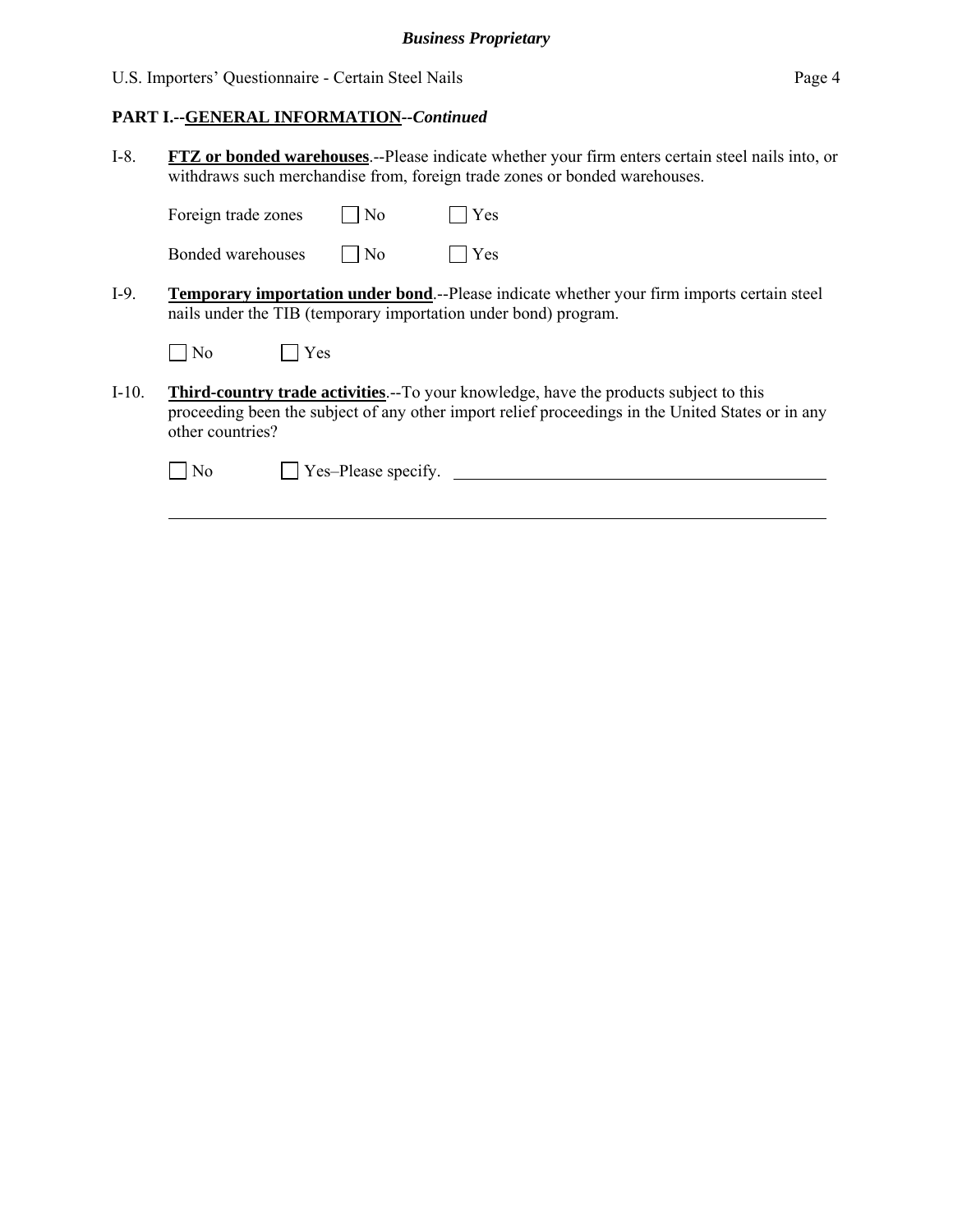### **PART II.--TRADE AND RELATED INFORMATION**

Further information on this part of the questionnaire can be obtained from Fred Ruggles **(202-205-3187, fred.ruggles@usitc.gov). Supply all data requested on a calendar-year basis**.

II-1. Please identify the individual to be contacted regarding the confidential information requested in Part II. Please indicate the manner by which Commission staff may contact the individual responsible for Part II with questions regarding the submitted confidential information.

| Name      |  |
|-----------|--|
| Title     |  |
| Email     |  |
| Telephone |  |
| Fax       |  |

(*check as many as appropriate*) (*please describe*)

II-2. **Changes in operations.--**Please indicate whether your firm has experienced any of the following changes in relation to the importation of certain steel nails since January 1, 2009.

| office/warehouse openings     |                                                                                                                        |
|-------------------------------|------------------------------------------------------------------------------------------------------------------------|
|                               |                                                                                                                        |
| office/warehouse closings     | <u> 1980 - Johann Stoff, deutscher Stoffen und der Stoffen und der Stoffen und der Stoffen und der Stoffen und der</u> |
|                               |                                                                                                                        |
|                               |                                                                                                                        |
|                               |                                                                                                                        |
|                               |                                                                                                                        |
|                               |                                                                                                                        |
|                               |                                                                                                                        |
|                               |                                                                                                                        |
|                               |                                                                                                                        |
|                               |                                                                                                                        |
| $\Box$ prolonged shutdowns or |                                                                                                                        |
| importation curtailments      |                                                                                                                        |
| revised labor agreements      |                                                                                                                        |
|                               |                                                                                                                        |
|                               |                                                                                                                        |
|                               |                                                                                                                        |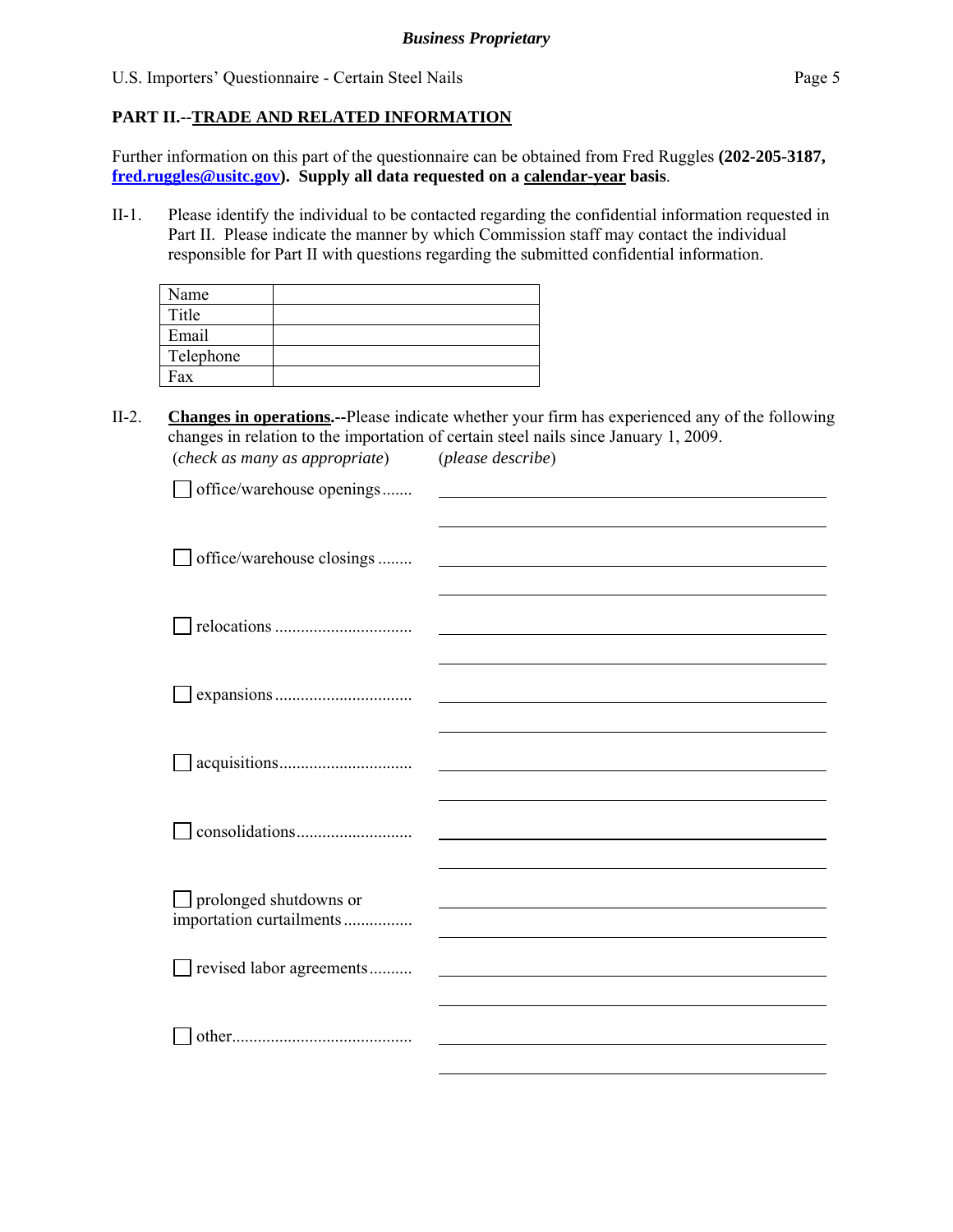l

l

l

l

l

l

#### **PART II.--TRADE AND RELATED INFORMATION***--Continued*

II-3. **Arranged imports**.--Has your firm imported or arranged for the importation of certain steel nails from the United Arab Emirates for delivery **after** December 31, 2011?

| N <sub>o</sub> | $\Box$ Yes-Indicate when such orders are to be delivered and the quantities |
|----------------|-----------------------------------------------------------------------------|
|                | involved.                                                                   |

II-4. **Reasons for importing**.--If your firm also produces certain steel nails in the United States, please indicate your reasons for importing this product. If your reasons differ by source, please elaborate.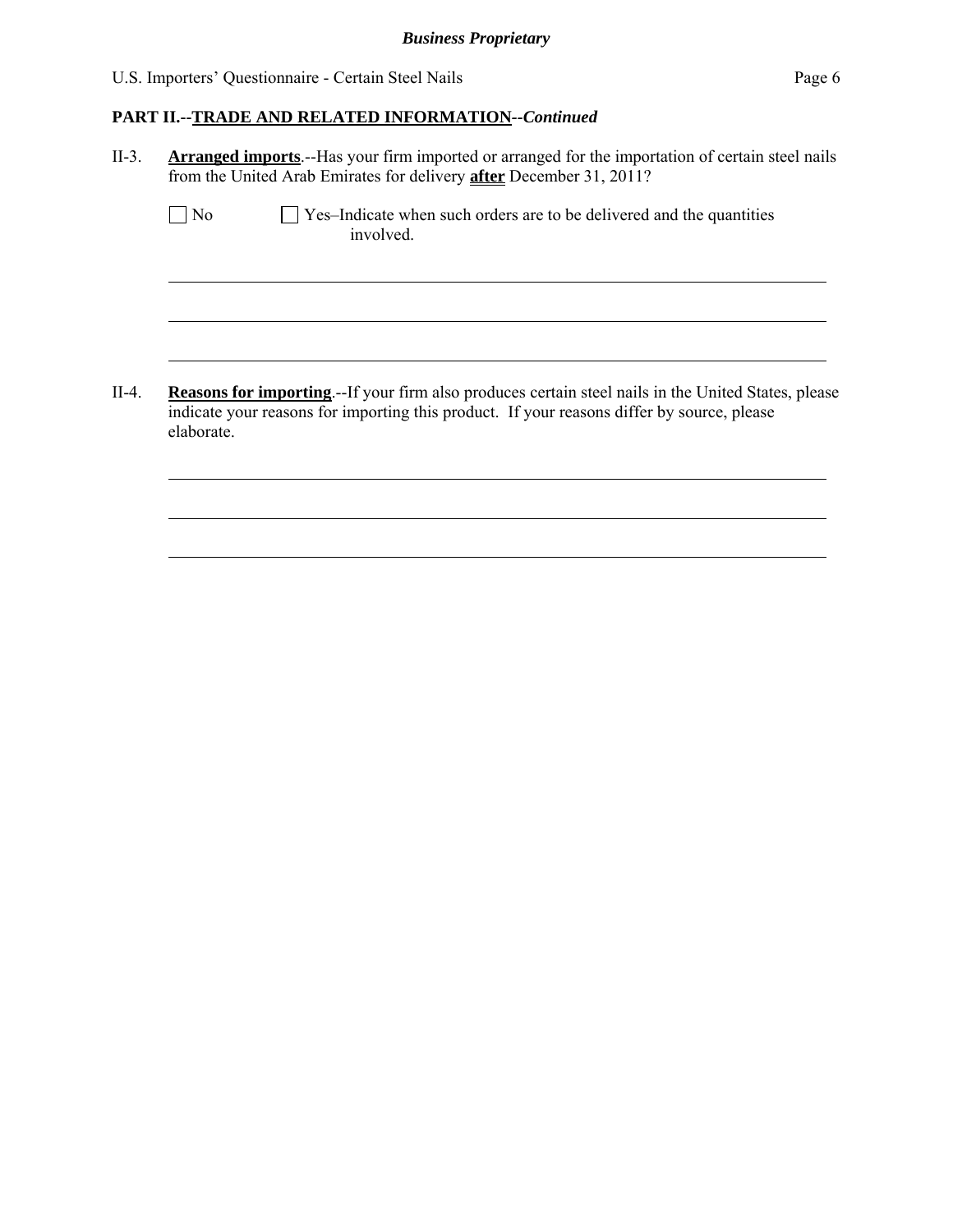II-5. **IMPORTS FROM SUBJECT SOURCES**.–Report your firm's imports and your firm's shipments and inventories of certain steel nails imported from the United Arab Emirates by your firm during the specified periods. (See definitions in the instruction booklet.)

# The United Arab Emirates

| 2009<br>Item                                                                                                                                                                                                                                                                                                                                                                                                                                                                                                                                                                                                                                                                        | <b>Calendar years</b> |      |  |  |  |
|-------------------------------------------------------------------------------------------------------------------------------------------------------------------------------------------------------------------------------------------------------------------------------------------------------------------------------------------------------------------------------------------------------------------------------------------------------------------------------------------------------------------------------------------------------------------------------------------------------------------------------------------------------------------------------------|-----------------------|------|--|--|--|
|                                                                                                                                                                                                                                                                                                                                                                                                                                                                                                                                                                                                                                                                                     |                       |      |  |  |  |
|                                                                                                                                                                                                                                                                                                                                                                                                                                                                                                                                                                                                                                                                                     | 2010                  | 2011 |  |  |  |
| Beginning-of-period inventories (quantity)                                                                                                                                                                                                                                                                                                                                                                                                                                                                                                                                                                                                                                          |                       |      |  |  |  |
| $Imports:$ <sup>1</sup><br>Quantity of imports                                                                                                                                                                                                                                                                                                                                                                                                                                                                                                                                                                                                                                      |                       |      |  |  |  |
| Value of imports                                                                                                                                                                                                                                                                                                                                                                                                                                                                                                                                                                                                                                                                    |                       |      |  |  |  |
| U.S. shipments:<br><b>Commercial shipments:</b><br>Quantity of commercial shipments                                                                                                                                                                                                                                                                                                                                                                                                                                                                                                                                                                                                 |                       |      |  |  |  |
| Value of commercial shipments                                                                                                                                                                                                                                                                                                                                                                                                                                                                                                                                                                                                                                                       |                       |      |  |  |  |
| Internal consumption/company transfers:<br>Quantity of internal consumption/transfers                                                                                                                                                                                                                                                                                                                                                                                                                                                                                                                                                                                               |                       |      |  |  |  |
| Value <sup>2</sup> of internal consumption/transfers                                                                                                                                                                                                                                                                                                                                                                                                                                                                                                                                                                                                                                |                       |      |  |  |  |
| Export shipments: <sup>3</sup><br>Quantity of export shipments                                                                                                                                                                                                                                                                                                                                                                                                                                                                                                                                                                                                                      |                       |      |  |  |  |
| Value of export shipments                                                                                                                                                                                                                                                                                                                                                                                                                                                                                                                                                                                                                                                           |                       |      |  |  |  |
| End-of-period inventories <sup>4</sup> (quantity)                                                                                                                                                                                                                                                                                                                                                                                                                                                                                                                                                                                                                                   |                       |      |  |  |  |
| <b>Channels of distribution:</b><br>U.S. shipments to distributors (quantity)                                                                                                                                                                                                                                                                                                                                                                                                                                                                                                                                                                                                       |                       |      |  |  |  |
| U.S. shipments to end users (quantity)                                                                                                                                                                                                                                                                                                                                                                                                                                                                                                                                                                                                                                              |                       |      |  |  |  |
| <sup>1</sup> Please identify the sources and foreign producers, if known:                                                                                                                                                                                                                                                                                                                                                                                                                                                                                                                                                                                                           |                       |      |  |  |  |
| $2$ Sales to related firms (including internal consumption) must be valued at fair market value. In the event that you use a<br>different basis for valuing these sales within your company, please specify that basis (e.g., cost, cost plus, etc.) and provide<br>value data using that basis for each of the periods noted above:<br>Identify your principal export markets:<br><sup>4</sup> Reconciliation of data.--Please note that the quantities reported above should reconcile as follows: beginning-of-period<br>inventories, plus imports, less total shipments, equals end-of-period inventories. Do the data reported reconcile?<br>$\Box$ Yes<br>No--Please explain: |                       |      |  |  |  |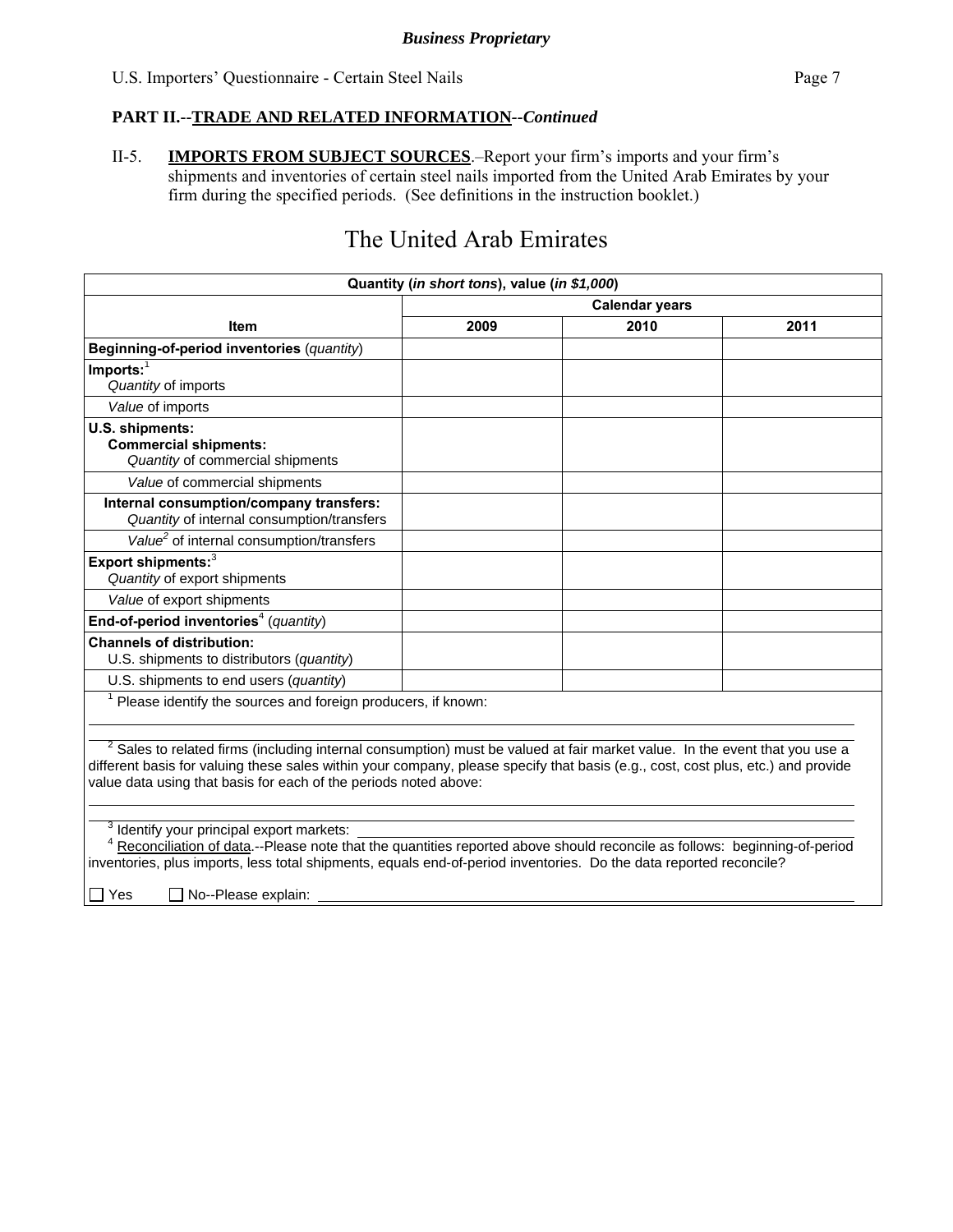II-5a. **Types of shipments**.-- Please report the share of 2011 U.S. shipments reported in Question II-5 that were sold in small packs (for purposes of this question, in packages of five pounds or less): percent.

Please report the share of 2011 U.S. shipments reported in Question II-5 that consisted of the following types of nails (Duplex, Cut masonry, Brite Common, Gutter spikes, Pole bam, EG Tile, Vinyl Coated Barbed Drywall, Blued Plasterboard, Stub, Cut flooring, Neo Wash Roof, Blued Lath, Furring, Panelboard, Green Vinyl Sinkers, A/T Drywall, Flooring, Tension Pins, EG Joist Hangar, EG Finish, Masonry, Lead Head, Phosphate Coated Drywall, EGCommon, Nursery, EG Box, 28 degree stick framing nails plastic collated, 28 degree stick framing nails wire collated): percent.

II-6. Please provide the quantity and value of **U.S. shipments** of your firm's **U.S. imports from the UAE** of certain steel nails during 2011:

| <b>Type of Nail/Finish</b> | <b>Quantity (short tons)</b> | Value (\$1,000) |
|----------------------------|------------------------------|-----------------|
| Collated:                  |                              |                 |
| Bright (no finish)         |                              |                 |
| Galvanized                 |                              |                 |
| Other                      |                              |                 |
| Total                      |                              |                 |
| Uncollated:                |                              |                 |
| Bright (no finish)         |                              |                 |
| Galvanized                 |                              |                 |
| Other                      |                              |                 |
| Total                      |                              |                 |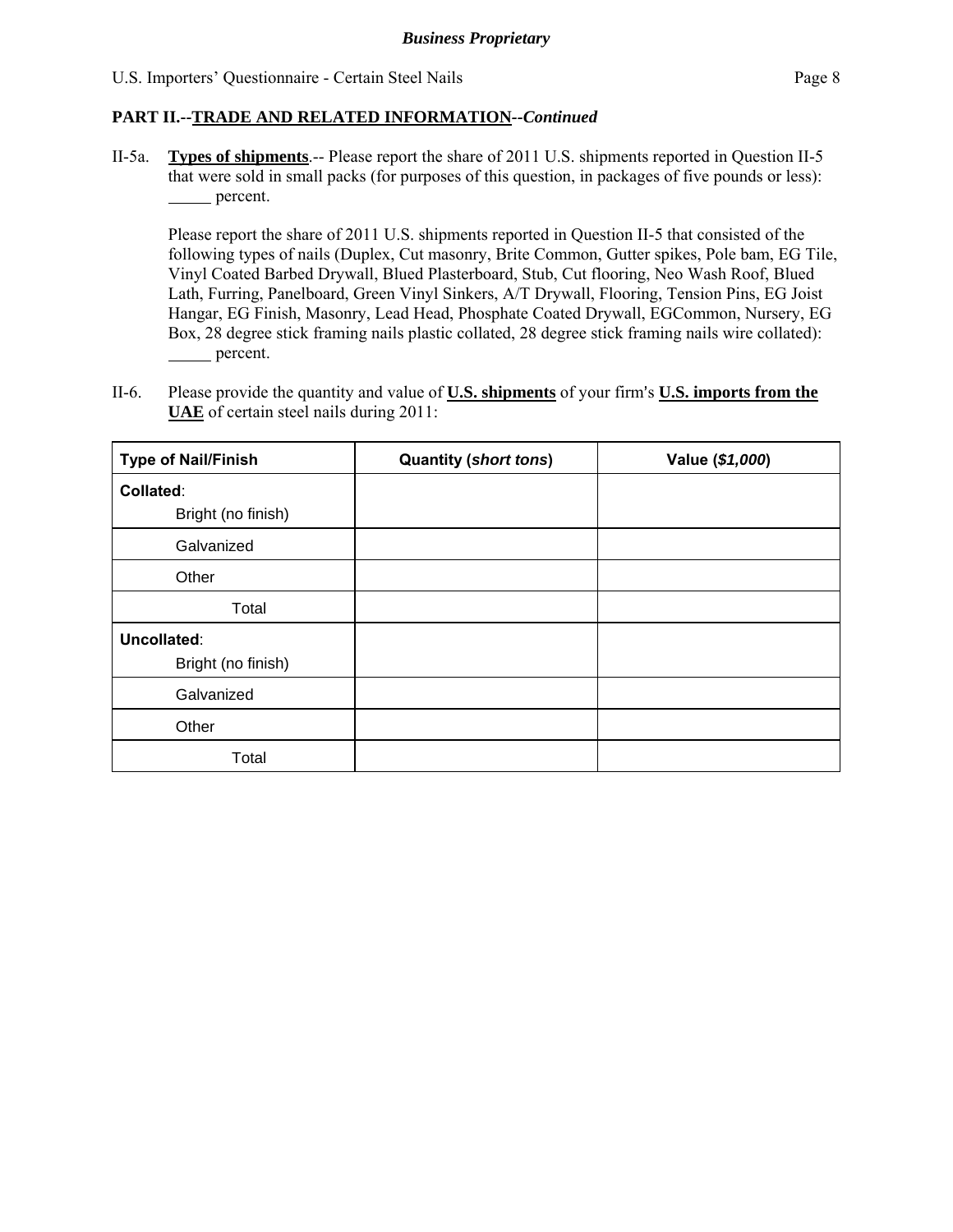II-7. **IMPORTS FROM NONSUBJECT SOURCES**.–Report your firm's imports and your firm's shipments and inventories of certain steel nails imported from **all other sources combined** by your firm during the specified periods. (See definitions in the instruction booklet.)

# **ALL OTHER SOURCES COMBINED**

| <b>Calendar years</b><br>2010<br>2011<br>2009<br>Item<br>Beginning-of-period inventories (quantity)<br>$Imports:$ <sup>1</sup><br>Quantity of imports<br>Value of imports<br>U.S. shipments:<br><b>Commercial shipments:</b><br>Quantity of commercial shipments<br>Value of commercial shipments<br>Internal consumption/company transfers:<br>Quantity of internal consumption/transfers<br>Value <sup>2</sup> of internal consumption/transfers<br>Export shipments: <sup>3</sup><br>Quantity of export shipments<br>Value of export shipments<br>End-of-period inventories <sup>4</sup> (quantity)<br><b>Channels of distribution:</b><br>U.S. shipments to distributors (quantity)<br>U.S. shipments to end users (quantity)<br>$1$ Please identify the sources and foreign producers, if known:<br><sup>2</sup> Sales to related firms (including internal consumption) must be valued at fair market value. In the event that you use a<br>different basis for valuing these sales within your company, please specify that basis (e.g., cost, cost plus, etc.) and provide<br>value data using that basis for each of the periods noted above:<br>Identify your principal export markets:<br>Reconciliation of data.--Please note that the quantities reported above should reconcile as follows: beginning-of-period<br>inventories, plus imports, less total shipments, equals end-of-period inventories. Do the data reported reconcile?<br>$\Box$ Yes<br>No--Please explain: | Quantity (in short tons), value (in \$1,000) |  |  |  |  |  |
|------------------------------------------------------------------------------------------------------------------------------------------------------------------------------------------------------------------------------------------------------------------------------------------------------------------------------------------------------------------------------------------------------------------------------------------------------------------------------------------------------------------------------------------------------------------------------------------------------------------------------------------------------------------------------------------------------------------------------------------------------------------------------------------------------------------------------------------------------------------------------------------------------------------------------------------------------------------------------------------------------------------------------------------------------------------------------------------------------------------------------------------------------------------------------------------------------------------------------------------------------------------------------------------------------------------------------------------------------------------------------------------------------------------------------------------------------------------------------------------|----------------------------------------------|--|--|--|--|--|
|                                                                                                                                                                                                                                                                                                                                                                                                                                                                                                                                                                                                                                                                                                                                                                                                                                                                                                                                                                                                                                                                                                                                                                                                                                                                                                                                                                                                                                                                                          |                                              |  |  |  |  |  |
|                                                                                                                                                                                                                                                                                                                                                                                                                                                                                                                                                                                                                                                                                                                                                                                                                                                                                                                                                                                                                                                                                                                                                                                                                                                                                                                                                                                                                                                                                          |                                              |  |  |  |  |  |
|                                                                                                                                                                                                                                                                                                                                                                                                                                                                                                                                                                                                                                                                                                                                                                                                                                                                                                                                                                                                                                                                                                                                                                                                                                                                                                                                                                                                                                                                                          |                                              |  |  |  |  |  |
|                                                                                                                                                                                                                                                                                                                                                                                                                                                                                                                                                                                                                                                                                                                                                                                                                                                                                                                                                                                                                                                                                                                                                                                                                                                                                                                                                                                                                                                                                          |                                              |  |  |  |  |  |
|                                                                                                                                                                                                                                                                                                                                                                                                                                                                                                                                                                                                                                                                                                                                                                                                                                                                                                                                                                                                                                                                                                                                                                                                                                                                                                                                                                                                                                                                                          |                                              |  |  |  |  |  |
|                                                                                                                                                                                                                                                                                                                                                                                                                                                                                                                                                                                                                                                                                                                                                                                                                                                                                                                                                                                                                                                                                                                                                                                                                                                                                                                                                                                                                                                                                          |                                              |  |  |  |  |  |
|                                                                                                                                                                                                                                                                                                                                                                                                                                                                                                                                                                                                                                                                                                                                                                                                                                                                                                                                                                                                                                                                                                                                                                                                                                                                                                                                                                                                                                                                                          |                                              |  |  |  |  |  |
|                                                                                                                                                                                                                                                                                                                                                                                                                                                                                                                                                                                                                                                                                                                                                                                                                                                                                                                                                                                                                                                                                                                                                                                                                                                                                                                                                                                                                                                                                          |                                              |  |  |  |  |  |
|                                                                                                                                                                                                                                                                                                                                                                                                                                                                                                                                                                                                                                                                                                                                                                                                                                                                                                                                                                                                                                                                                                                                                                                                                                                                                                                                                                                                                                                                                          |                                              |  |  |  |  |  |
|                                                                                                                                                                                                                                                                                                                                                                                                                                                                                                                                                                                                                                                                                                                                                                                                                                                                                                                                                                                                                                                                                                                                                                                                                                                                                                                                                                                                                                                                                          |                                              |  |  |  |  |  |
|                                                                                                                                                                                                                                                                                                                                                                                                                                                                                                                                                                                                                                                                                                                                                                                                                                                                                                                                                                                                                                                                                                                                                                                                                                                                                                                                                                                                                                                                                          |                                              |  |  |  |  |  |
|                                                                                                                                                                                                                                                                                                                                                                                                                                                                                                                                                                                                                                                                                                                                                                                                                                                                                                                                                                                                                                                                                                                                                                                                                                                                                                                                                                                                                                                                                          |                                              |  |  |  |  |  |
|                                                                                                                                                                                                                                                                                                                                                                                                                                                                                                                                                                                                                                                                                                                                                                                                                                                                                                                                                                                                                                                                                                                                                                                                                                                                                                                                                                                                                                                                                          |                                              |  |  |  |  |  |
|                                                                                                                                                                                                                                                                                                                                                                                                                                                                                                                                                                                                                                                                                                                                                                                                                                                                                                                                                                                                                                                                                                                                                                                                                                                                                                                                                                                                                                                                                          |                                              |  |  |  |  |  |
|                                                                                                                                                                                                                                                                                                                                                                                                                                                                                                                                                                                                                                                                                                                                                                                                                                                                                                                                                                                                                                                                                                                                                                                                                                                                                                                                                                                                                                                                                          |                                              |  |  |  |  |  |
|                                                                                                                                                                                                                                                                                                                                                                                                                                                                                                                                                                                                                                                                                                                                                                                                                                                                                                                                                                                                                                                                                                                                                                                                                                                                                                                                                                                                                                                                                          |                                              |  |  |  |  |  |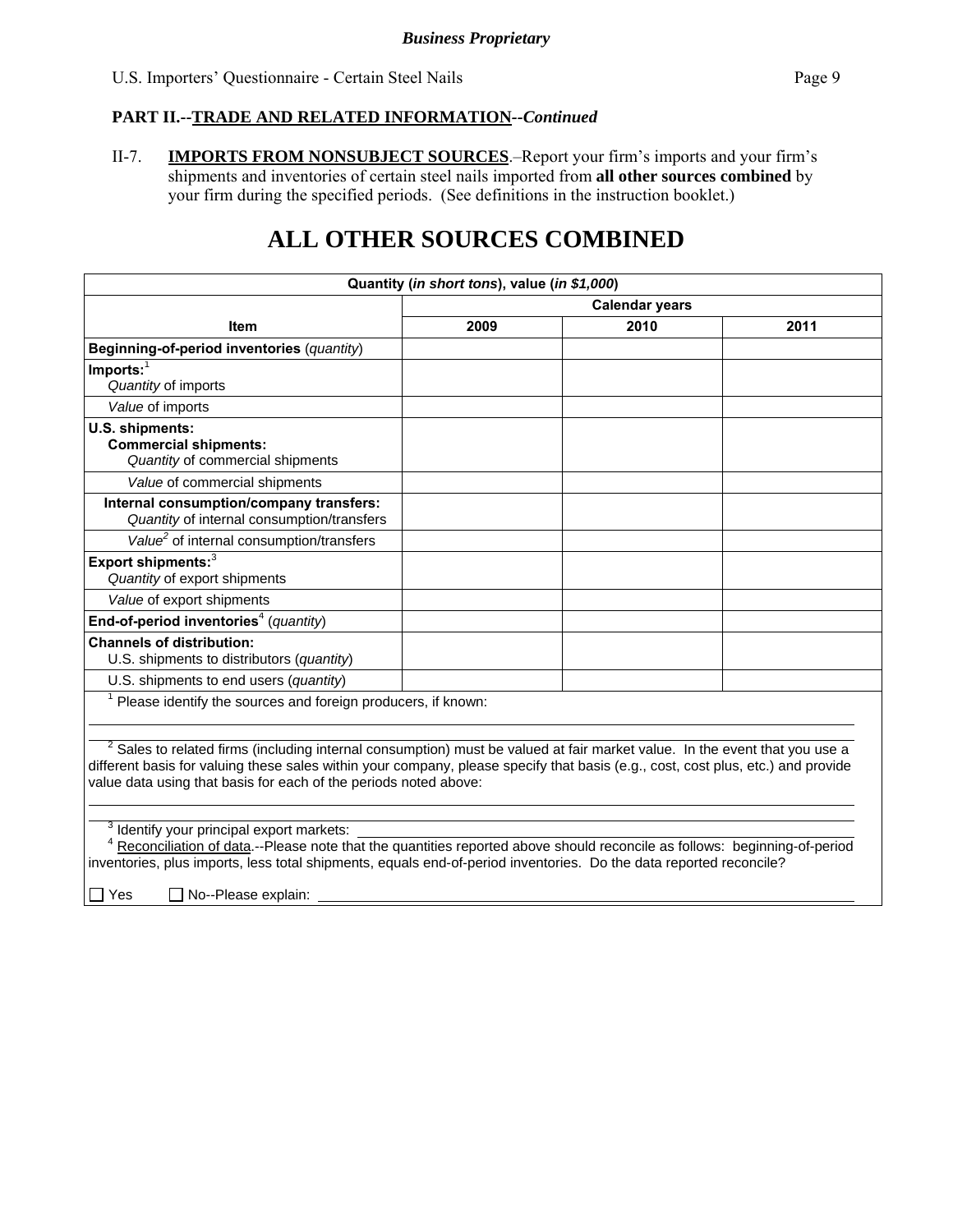II-7a. **Types of shipments**.-- Please report the share of 2011 U.S. shipments reported in Question II-7 that were sold in small packs (for purposes of this question, in packages of five pounds or less): percent.

Please report the share of 2011 U.S. shipments reported in Question II-7 that consisted of the following types of nails (Duplex, Cut masonry, Brite Common, Gutter spikes, Pole bam, EG Tile, Vinyl Coated Barbed Drywall, Blued Plasterboard, Stub, Cut flooring, Neo Wash Roof, Blued Lath, Furring, Panelboard, Green Vinyl Sinkers, A/T Drywall, Flooring, Tension Pins, EG Joist Hangar, EG Finish, Masonry, Lead Head, Phosphate Coated Drywall, EGCommon, Nursery, EG Box, 28 degree stick framing nails plastic collated, 28 degree stick framing nails wire collated): percent.

II-8. Please provide the quantity and value of **U.S. shipments** of your firm's **U.S. imports from all other sources** of certain steel nails during 2011:

| <b>Type of Nail/Finish</b> | <b>Quantity (short tons)</b> | Value (\$1,000) |
|----------------------------|------------------------------|-----------------|
| Collated:                  |                              |                 |
| Bright (no finish)         |                              |                 |
| Galvanized                 |                              |                 |
| Other                      |                              |                 |
| Total                      |                              |                 |
| Uncollated:                |                              |                 |
| Bright (no finish)         |                              |                 |
| Galvanized                 |                              |                 |
| Other                      |                              |                 |
| Total                      |                              |                 |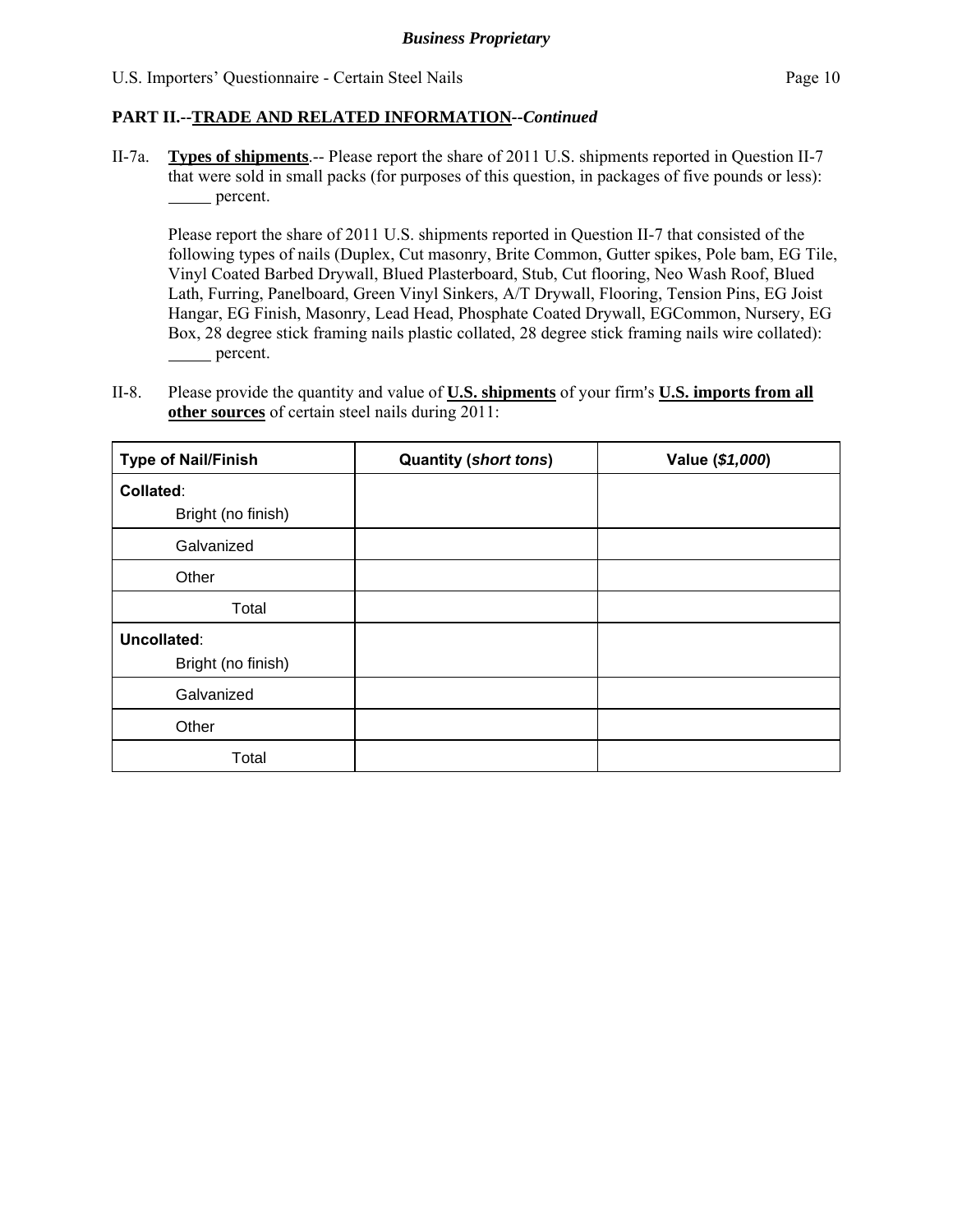## **PART III.--PRICING AND RELATED INFORMATION**

Further information on this part of the questionnaire can be obtained from Jeff Clark (202-205-3318, jeffrey.clark@usitc.gov).

III-1. **Contact information.**-- Please identify the individual to be contacted regarding the confidential information requested in Part III. Please indicate the manner by which Commission staff may contact the individual responsible for Part III with questions regarding the submitted confidential information.

| Name      |  |
|-----------|--|
| Title     |  |
| Email     |  |
| Telephone |  |
| Fax       |  |

# **PRICE DATA**

III-2. These questions requests quarterly price and quantity data, f.o.b. your U.S. point of shipment, for your commercial shipments to unrelated U.S. customers since January 1, 2009 of the following products you imported from the United Arab Emirates:

*PRODUCT 1***.**-3" by 0.131" bright smooth, plastic-strip collated nails

**PRODUCT 2.--3**" by 0.120" bright smooth, plastic-strip collated nails

*PRODUCT 3***.**--2<sup>3</sup>⁄<sub>8</sub>" by 0.113" bright screw and ring shank nails, plastic-strip collated

*PRODUCT 4***.--**3¼" by 0.148" 16D smooth vinyl-coated sinkers, bulk

*PRODUCT 5***.**--2" by 0.113" bright, drive screw, machine quality pallet nails, bulk

*PRODUCT 6***.--**2" by 0.099" bright, drive screw, wire-welded collated in coils

*PRODUCT 7***.**--3<sup>1</sup>/<sub>4</sub>" by 0.131" bright smooth, plastic-strip collated

*PRODUCT 8***.--**1¾" by 0.086" bright screw, wire coil collated

*PRODUCT 9***.**--2<sup>3</sup>⁄<sub>8</sub>" by 0.113" hot-dip, ring shank, plastic-strip collated

*PRODUCT 10***.**--2" by 0.092" 6D bright smooth, 1 lb. packaging, bulk

**Please note that total dollar values should be f.o.b., U.S. point of shipment and should not include U.S.-inland transportation costs. Total dollar values should reflect the** *final net* **amount paid to you (i.e., should be net of all deductions for discounts or rebates). See instruction booklet**.

**Also note that the quantities requested are "thousand count of nails" for products 1, 2, 3, 6, 7, 8, and 9 but are "short tons" for products 4, 5, and 10. (To convert metric tons to short tons, take the quantity in metric tons and divide by 0.907185.)**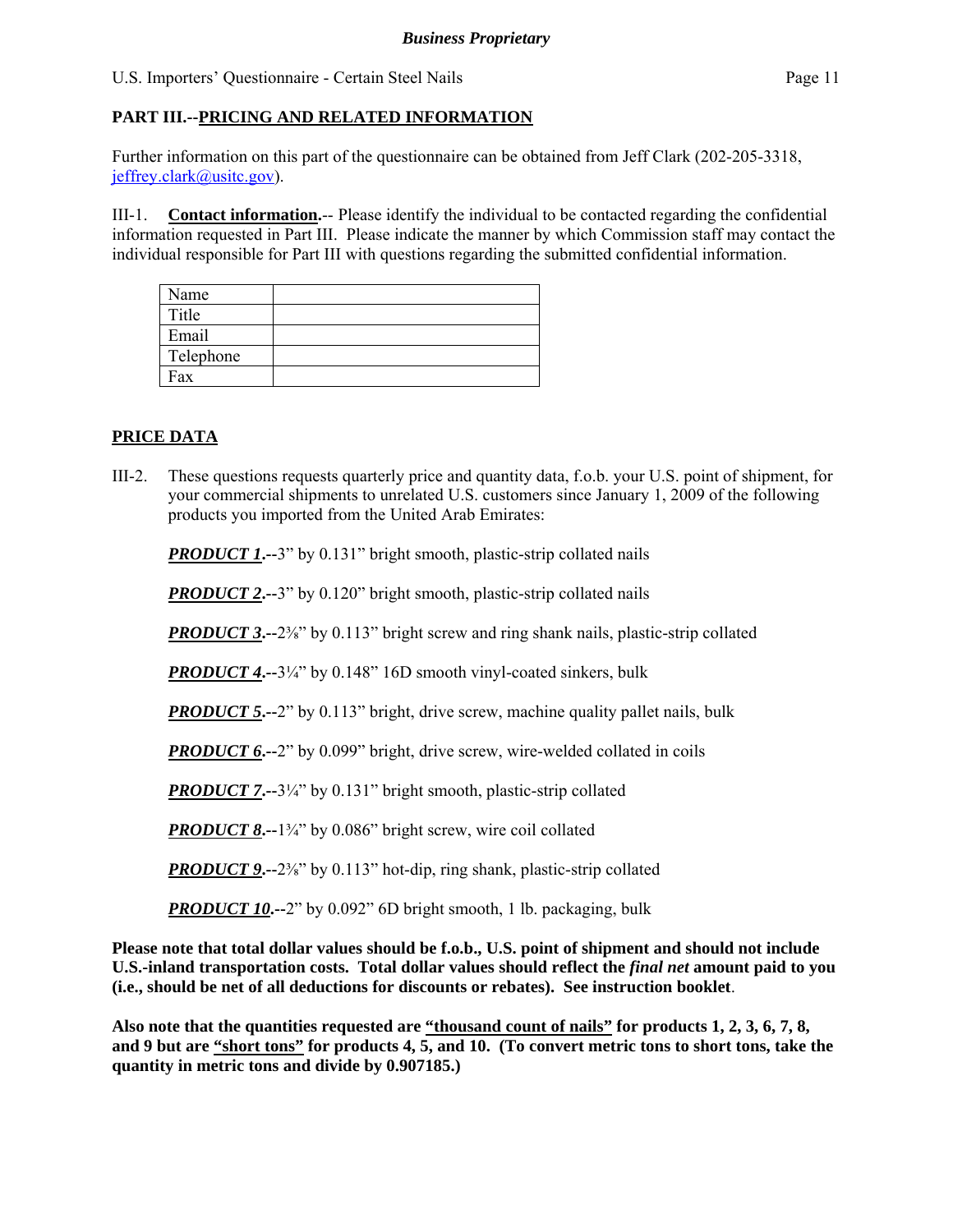III-2a. **Price data**.--Report below the quarterly price data<sup>1</sup> for pricing products<sup>2</sup> imported from the United Arab Emirates and sold by your firm.

# The United Arab Emirates

|           | (Quantity in 1,000 nails for products 1, 2, and 3, and in short tons for products 4 and 5, value in dollars) |       |                  |       |                  |       |                  |       |                  |              |
|-----------|--------------------------------------------------------------------------------------------------------------|-------|------------------|-------|------------------|-------|------------------|-------|------------------|--------------|
| Period of | <b>Product 1</b>                                                                                             |       | <b>Product 2</b> |       | <b>Product 3</b> |       | <b>Product 4</b> |       | <b>Product 5</b> |              |
| shipment  | Quantity                                                                                                     | Value | <b>Quantity</b>  | Value | Quantity         | Value | <b>Quantity</b>  | Value | Quantity         | <b>Value</b> |
| 2009      |                                                                                                              |       |                  |       |                  |       |                  |       |                  |              |
| Jan-Mar   |                                                                                                              |       |                  |       |                  |       |                  |       |                  |              |
| Apr-June  |                                                                                                              |       |                  |       |                  |       |                  |       |                  |              |
| July-Sept |                                                                                                              |       |                  |       |                  |       |                  |       |                  |              |
| Oct-Dec   |                                                                                                              |       |                  |       |                  |       |                  |       |                  |              |
| 2010      |                                                                                                              |       |                  |       |                  |       |                  |       |                  |              |
| Jan-Mar   |                                                                                                              |       |                  |       |                  |       |                  |       |                  |              |
| Apr-June  |                                                                                                              |       |                  |       |                  |       |                  |       |                  |              |
| July-Sept |                                                                                                              |       |                  |       |                  |       |                  |       |                  |              |
| Oct-Dec   |                                                                                                              |       |                  |       |                  |       |                  |       |                  |              |
| 2011      |                                                                                                              |       |                  |       |                  |       |                  |       |                  |              |
| Jan-Mar   |                                                                                                              |       |                  |       |                  |       |                  |       |                  |              |
| Apr-June  |                                                                                                              |       |                  |       |                  |       |                  |       |                  |              |
| July-Sept |                                                                                                              |       |                  |       |                  |       |                  |       |                  |              |
| Oct-Dec   |                                                                                                              |       |                  |       |                  |       |                  |       |                  |              |

|                  | (Quantity <i>in 1,000 nails</i> for products 6, 7, 8, and 9, and <i>in short tons</i> for product 10, value <i>in dollars</i> ) |       |                  |       |          |                                      |          |            |          |       |
|------------------|---------------------------------------------------------------------------------------------------------------------------------|-------|------------------|-------|----------|--------------------------------------|----------|------------|----------|-------|
| <b>Period of</b> | <b>Product 6</b>                                                                                                                |       | <b>Product 7</b> |       |          | <b>Product 8</b><br><b>Product 9</b> |          | Product 10 |          |       |
| shipment         | Quantity                                                                                                                        | Value | <b>Quantity</b>  | Value | Quantity | Value                                | Quantity | Value      | Quantity | Value |
| 2009             |                                                                                                                                 |       |                  |       |          |                                      |          |            |          |       |
| Jan-Mar          |                                                                                                                                 |       |                  |       |          |                                      |          |            |          |       |
| Apr-June         |                                                                                                                                 |       |                  |       |          |                                      |          |            |          |       |
| July-Sept        |                                                                                                                                 |       |                  |       |          |                                      |          |            |          |       |
| Oct-Dec          |                                                                                                                                 |       |                  |       |          |                                      |          |            |          |       |
| 2010             |                                                                                                                                 |       |                  |       |          |                                      |          |            |          |       |
| Jan-Mar          |                                                                                                                                 |       |                  |       |          |                                      |          |            |          |       |
| Apr-June         |                                                                                                                                 |       |                  |       |          |                                      |          |            |          |       |
| July-Sept        |                                                                                                                                 |       |                  |       |          |                                      |          |            |          |       |
| Oct-Dec          |                                                                                                                                 |       |                  |       |          |                                      |          |            |          |       |
| 2011             |                                                                                                                                 |       |                  |       |          |                                      |          |            |          |       |
| Jan-Mar          |                                                                                                                                 |       |                  |       |          |                                      |          |            |          |       |
| Apr-June         |                                                                                                                                 |       |                  |       |          |                                      |          |            |          |       |
| July-Sept        |                                                                                                                                 |       |                  |       |          |                                      |          |            |          |       |
| Oct-Dec          |                                                                                                                                 |       |                  |       |          |                                      |          |            |          |       |

 $\overline{\phantom{a}}$  Net values (i.e., gross sales values less all discounts, allowances, rebates, prepaid freight, and the value of returned goods), f.o.b. your U.S. point of shipment.

<sup>2</sup> Pricing product definitions are provided on the previous page.

Note.--If your product does not exactly meet the product specifications but is competitive with the specified product, provide a description of your product: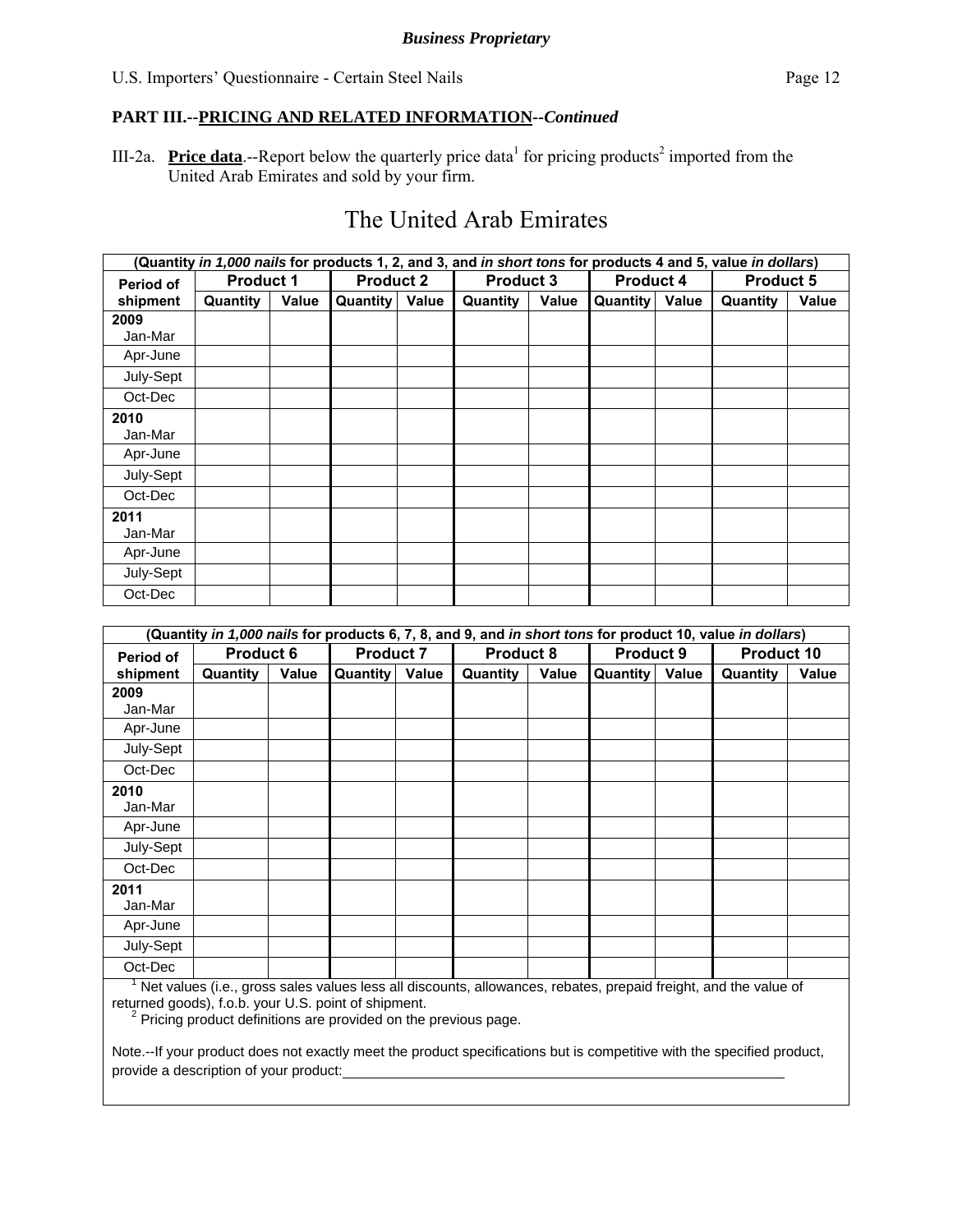III-2b. **Price data** *continued*.--Report below the quarterly price data<sup>1</sup> for pricing products<sup>2</sup> imported from your largest country source sold by your firm.

|           | (Quantity <i>in 1,000 nails</i> for products 1, 2, and 3, and <i>in short tons</i> for products 4 and 5, value <i>in dollars</i> ) |       |                  |       |                  |              |                  |       |                  |              |
|-----------|------------------------------------------------------------------------------------------------------------------------------------|-------|------------------|-------|------------------|--------------|------------------|-------|------------------|--------------|
| Period of | <b>Product 1</b>                                                                                                                   |       | <b>Product 2</b> |       | <b>Product 3</b> |              | <b>Product 4</b> |       | <b>Product 5</b> |              |
| shipment  | Quantity                                                                                                                           | Value | <b>Quantity</b>  | Value | Quantity         | <b>Value</b> | Quantity         | Value | Quantity         | <b>Value</b> |
| 2009      |                                                                                                                                    |       |                  |       |                  |              |                  |       |                  |              |
| Jan-Mar   |                                                                                                                                    |       |                  |       |                  |              |                  |       |                  |              |
| Apr-June  |                                                                                                                                    |       |                  |       |                  |              |                  |       |                  |              |
| July-Sept |                                                                                                                                    |       |                  |       |                  |              |                  |       |                  |              |
| Oct-Dec   |                                                                                                                                    |       |                  |       |                  |              |                  |       |                  |              |
| 2010      |                                                                                                                                    |       |                  |       |                  |              |                  |       |                  |              |
| Jan-Mar   |                                                                                                                                    |       |                  |       |                  |              |                  |       |                  |              |
| Apr-June  |                                                                                                                                    |       |                  |       |                  |              |                  |       |                  |              |
| July-Sept |                                                                                                                                    |       |                  |       |                  |              |                  |       |                  |              |
| Oct-Dec   |                                                                                                                                    |       |                  |       |                  |              |                  |       |                  |              |
| 2011      |                                                                                                                                    |       |                  |       |                  |              |                  |       |                  |              |
| Jan-Mar   |                                                                                                                                    |       |                  |       |                  |              |                  |       |                  |              |
| Apr-June  |                                                                                                                                    |       |                  |       |                  |              |                  |       |                  |              |
| July-Sept |                                                                                                                                    |       |                  |       |                  |              |                  |       |                  |              |
| Oct-Dec   |                                                                                                                                    |       |                  |       |                  |              |                  |       |                  |              |

# Largest country source:

|                  | (Quantity in 1,000 nails for products 6, 7, 8, and 9, and in short tons for product 10, value in dollars) |       |                  |       |                                      |       |            |       |          |              |
|------------------|-----------------------------------------------------------------------------------------------------------|-------|------------------|-------|--------------------------------------|-------|------------|-------|----------|--------------|
| <b>Period of</b> | <b>Product 6</b>                                                                                          |       | <b>Product 7</b> |       | <b>Product 8</b><br><b>Product 9</b> |       | Product 10 |       |          |              |
| shipment         | Quantity                                                                                                  | Value | Quantity         | Value | Quantity                             | Value | Quantity   | Value | Quantity | <b>Value</b> |
| 2009             |                                                                                                           |       |                  |       |                                      |       |            |       |          |              |
| Jan-Mar          |                                                                                                           |       |                  |       |                                      |       |            |       |          |              |
| Apr-June         |                                                                                                           |       |                  |       |                                      |       |            |       |          |              |
| July-Sept        |                                                                                                           |       |                  |       |                                      |       |            |       |          |              |
| Oct-Dec          |                                                                                                           |       |                  |       |                                      |       |            |       |          |              |
| 2010             |                                                                                                           |       |                  |       |                                      |       |            |       |          |              |
| Jan-Mar          |                                                                                                           |       |                  |       |                                      |       |            |       |          |              |
| Apr-June         |                                                                                                           |       |                  |       |                                      |       |            |       |          |              |
| July-Sept        |                                                                                                           |       |                  |       |                                      |       |            |       |          |              |
| Oct-Dec          |                                                                                                           |       |                  |       |                                      |       |            |       |          |              |
| 2011             |                                                                                                           |       |                  |       |                                      |       |            |       |          |              |
| Jan-Mar          |                                                                                                           |       |                  |       |                                      |       |            |       |          |              |
| Apr-June         |                                                                                                           |       |                  |       |                                      |       |            |       |          |              |
| July-Sept        |                                                                                                           |       |                  |       |                                      |       |            |       |          |              |
| Oct-Dec          |                                                                                                           |       |                  |       |                                      |       |            |       |          |              |

 $\overline{\phantom{a}}$  Net values (i.e., gross sales values less all discounts, allowances, rebates, prepaid freight, and the value of returned goods), f.o.b. your U.S. point of shipment.

<sup>2</sup> Pricing product definitions are provided on the previous page.

Note.--If your product does not exactly meet the product specifications but is competitive with the specified product, provide a description of your product: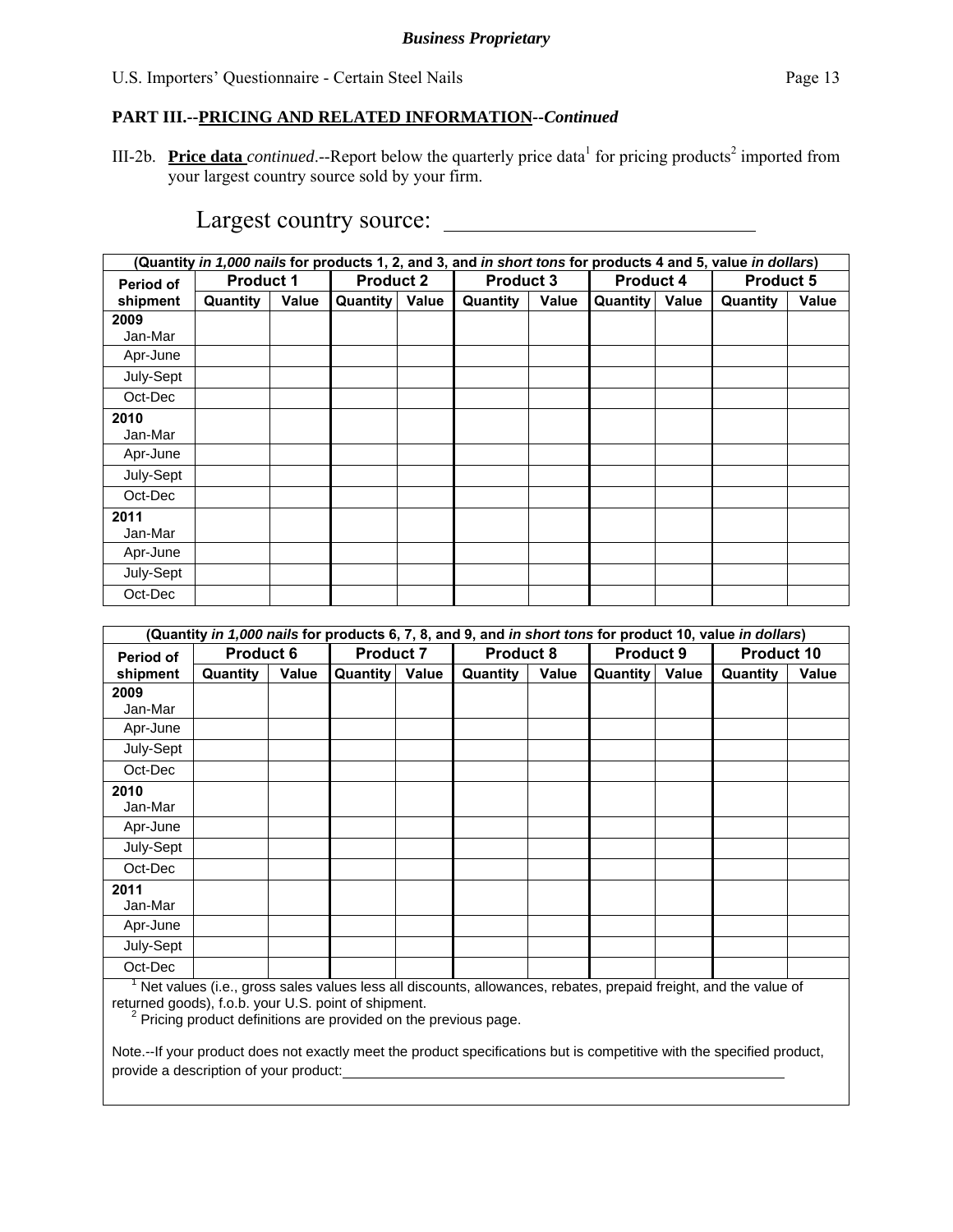III-2c. **Price data** *continued*.--Report below the quarterly price data<sup>1</sup> for pricing products<sup>2</sup> imported from your second largest country source sold by your firm.

# Second largest country source:

|           | (Quantity in 1,000 nails for products 1, 2, and 3, and in short tons for products 4 and 5, value in dollars) |       |                  |       |                  |       |                  |       |                  |              |
|-----------|--------------------------------------------------------------------------------------------------------------|-------|------------------|-------|------------------|-------|------------------|-------|------------------|--------------|
| Period of | <b>Product 1</b>                                                                                             |       | <b>Product 2</b> |       | <b>Product 3</b> |       | <b>Product 4</b> |       | <b>Product 5</b> |              |
| shipment  | Quantity                                                                                                     | Value | Quantity         | Value | <b>Quantity</b>  | Value | <b>Quantity</b>  | Value | Quantity         | <b>Value</b> |
| 2009      |                                                                                                              |       |                  |       |                  |       |                  |       |                  |              |
| Jan-Mar   |                                                                                                              |       |                  |       |                  |       |                  |       |                  |              |
| Apr-June  |                                                                                                              |       |                  |       |                  |       |                  |       |                  |              |
| July-Sept |                                                                                                              |       |                  |       |                  |       |                  |       |                  |              |
| Oct-Dec   |                                                                                                              |       |                  |       |                  |       |                  |       |                  |              |
| 2010      |                                                                                                              |       |                  |       |                  |       |                  |       |                  |              |
| Jan-Mar   |                                                                                                              |       |                  |       |                  |       |                  |       |                  |              |
| Apr-June  |                                                                                                              |       |                  |       |                  |       |                  |       |                  |              |
| July-Sept |                                                                                                              |       |                  |       |                  |       |                  |       |                  |              |
| Oct-Dec   |                                                                                                              |       |                  |       |                  |       |                  |       |                  |              |
| 2011      |                                                                                                              |       |                  |       |                  |       |                  |       |                  |              |
| Jan-Mar   |                                                                                                              |       |                  |       |                  |       |                  |       |                  |              |
| Apr-June  |                                                                                                              |       |                  |       |                  |       |                  |       |                  |              |
| July-Sept |                                                                                                              |       |                  |       |                  |       |                  |       |                  |              |
| Oct-Dec   |                                                                                                              |       |                  |       |                  |       |                  |       |                  |              |

|                  | (Quantity <i>in 1,000 nails</i> for products 6, 7, 8, and 9, and <i>in short tons</i> for product 10, value <i>in dollars</i> ) |       |                  |       |          |                                      |          |            |          |       |
|------------------|---------------------------------------------------------------------------------------------------------------------------------|-------|------------------|-------|----------|--------------------------------------|----------|------------|----------|-------|
| <b>Period of</b> | <b>Product 6</b>                                                                                                                |       | <b>Product 7</b> |       |          | <b>Product 8</b><br><b>Product 9</b> |          | Product 10 |          |       |
| shipment         | Quantity                                                                                                                        | Value | <b>Quantity</b>  | Value | Quantity | Value                                | Quantity | Value      | Quantity | Value |
| 2009             |                                                                                                                                 |       |                  |       |          |                                      |          |            |          |       |
| Jan-Mar          |                                                                                                                                 |       |                  |       |          |                                      |          |            |          |       |
| Apr-June         |                                                                                                                                 |       |                  |       |          |                                      |          |            |          |       |
| July-Sept        |                                                                                                                                 |       |                  |       |          |                                      |          |            |          |       |
| Oct-Dec          |                                                                                                                                 |       |                  |       |          |                                      |          |            |          |       |
| 2010             |                                                                                                                                 |       |                  |       |          |                                      |          |            |          |       |
| Jan-Mar          |                                                                                                                                 |       |                  |       |          |                                      |          |            |          |       |
| Apr-June         |                                                                                                                                 |       |                  |       |          |                                      |          |            |          |       |
| July-Sept        |                                                                                                                                 |       |                  |       |          |                                      |          |            |          |       |
| Oct-Dec          |                                                                                                                                 |       |                  |       |          |                                      |          |            |          |       |
| 2011             |                                                                                                                                 |       |                  |       |          |                                      |          |            |          |       |
| Jan-Mar          |                                                                                                                                 |       |                  |       |          |                                      |          |            |          |       |
| Apr-June         |                                                                                                                                 |       |                  |       |          |                                      |          |            |          |       |
| July-Sept        |                                                                                                                                 |       |                  |       |          |                                      |          |            |          |       |
| Oct-Dec          |                                                                                                                                 |       |                  |       |          |                                      |          |            |          |       |

 $\overline{\phantom{a}}$  Net values (i.e., gross sales values less all discounts, allowances, rebates, prepaid freight, and the value of returned goods), f.o.b. your U.S. point of shipment.

<sup>2</sup> Pricing product definitions are provided on the previous page.

Note.--If your product does not exactly meet the product specifications but is competitive with the specified product, provide a description of your product: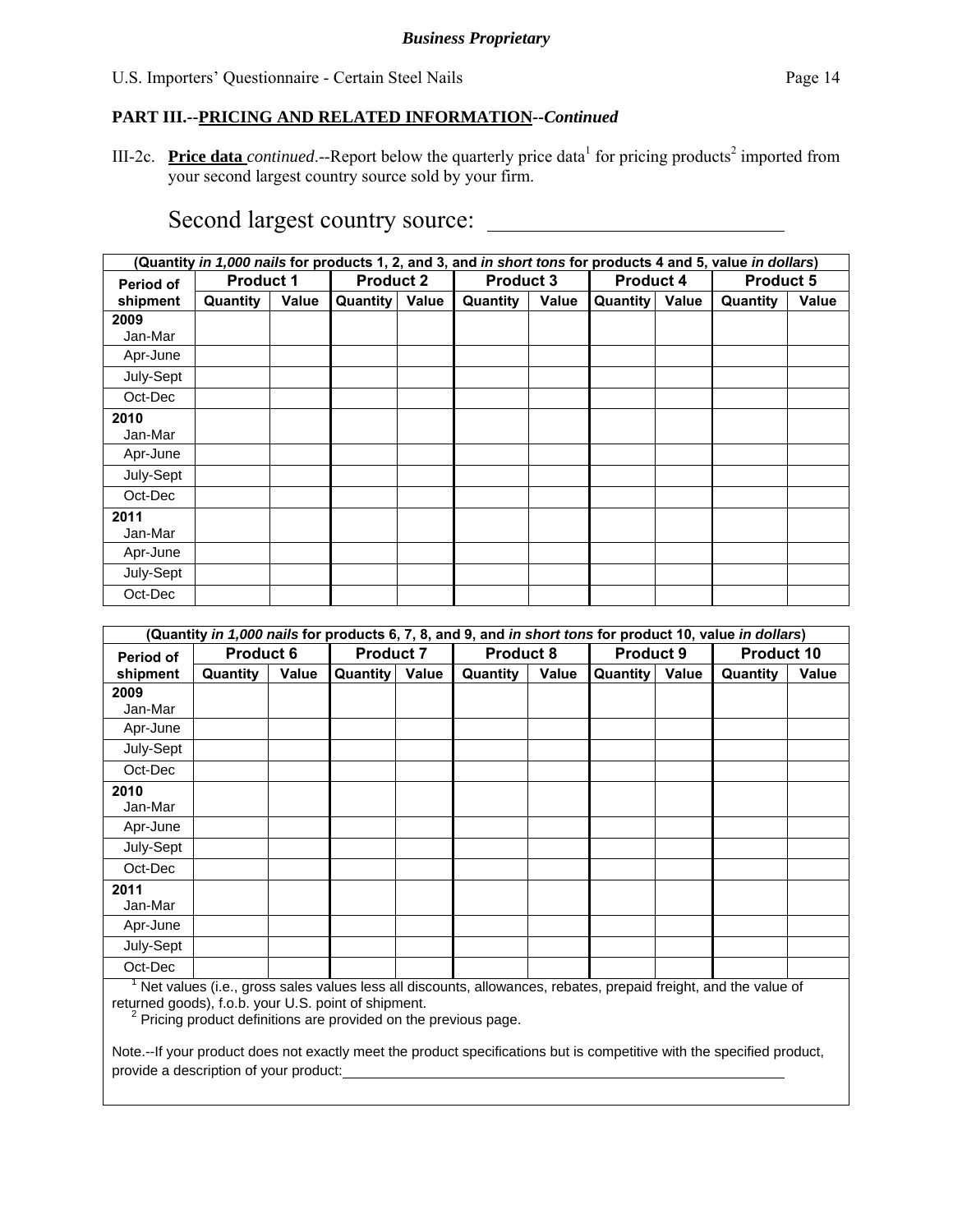#### *Business Proprietary*

#### U.S. Importers' Questionnaire - Certain Steel Nails Page 15

#### **PART III.--PRICING AND RELATED INFORMATION***--Continued*

III-3. **Price setting.--** How does your firm determine the prices that it charges for sales of certain steel nails (*check all that apply*)? If your firm issues price lists, please submit sample pages of a recent list.

| Transaction<br>bv<br>transaction | <b>Contracts</b> | <b>Set</b><br>price<br>lists | <b>Other</b> | If other, describe |
|----------------------------------|------------------|------------------------------|--------------|--------------------|
|                                  |                  |                              |              |                    |

#### III-4. **Discount policy.--** Please indicate and describe your firm's discount policies (*check all that apply*).

| Quantity<br>discounts | Annual<br>total<br>volume<br>discounts | No<br>discount<br>policy | <b>Other</b> | <b>Describe</b> |
|-----------------------|----------------------------------------|--------------------------|--------------|-----------------|
|                       |                                        |                          |              |                 |

#### III-5. **Pricing terms for certain steel nails.--**

(a) What are your firm's typical sales terms for certain steel nails imported from the UAE**?**

| Net 30 days | Net 60 days | 2/10 net 30 days | Other (specify) |
|-------------|-------------|------------------|-----------------|
|             |             |                  |                 |

**Share of** 

(b) On what basis are your prices of imported certain steel nails from the UAE usually quoted *(check one)*?

| <b>Delivered</b> | F.o.b. | If f.o.b., specify point |
|------------------|--------|--------------------------|
|                  |        |                          |

III-6. **Contract versus spot.--**Approximately what share of your firm's sales of certain steel nails imported from the UAE in 2011 were on a (1) long-term contract basis, (2) short-term contract basis, and (3) spot sales basis?

| Type of sale                                                                       | Əlidle Ül<br>2011 sales |   |
|------------------------------------------------------------------------------------|-------------------------|---|
| <b>Long-term contracts</b> (multiple deliveries for more<br>than 12 months)        |                         | % |
| <b>Short-term contracts</b> (multiple deliveries up to and<br>including 12 months) |                         | % |
| <b>Spot sales</b> (for a single delivery)                                          |                         | % |
| Total                                                                              | 100                     | % |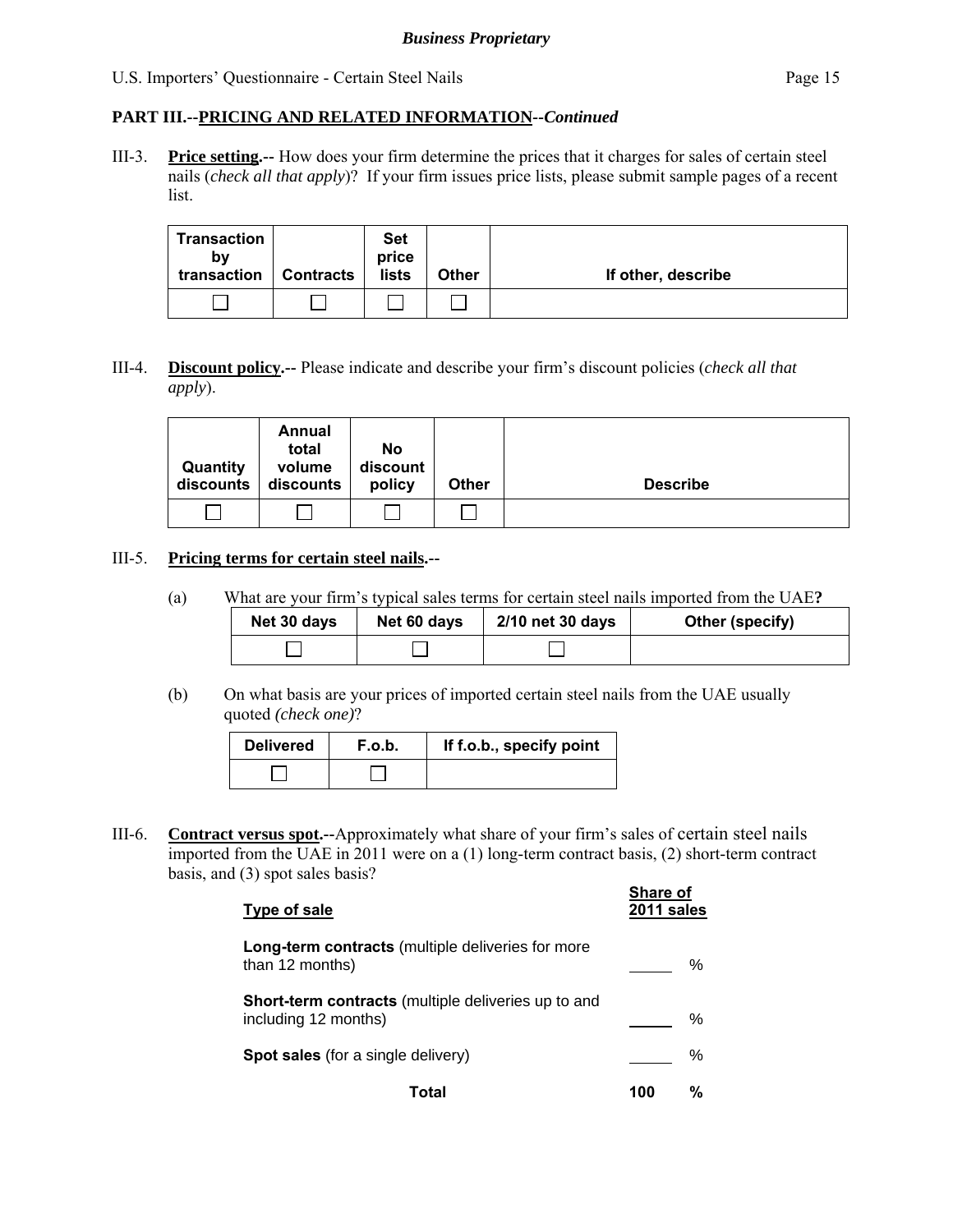III-7. **Contract provisions.—** Please fill out the table with respect to provisions of your typical sales contracts for certain steel nails (or check "not applicable" if your firm does not sell on a long term and/or short term contract basis).

| <b>Typical sales contract</b><br>provisions | <b>Item</b>    | <b>Short term contracts</b><br>(multiple deliveries up to<br>and including 12 months) | Long term contracts<br>(multiple deliveries for more<br>than 12 months) |
|---------------------------------------------|----------------|---------------------------------------------------------------------------------------|-------------------------------------------------------------------------|
| Average contract duration                   | Number of days |                                                                                       |                                                                         |
| Price renegotiation (during the             | Yes            |                                                                                       |                                                                         |
| contract period)                            | No             |                                                                                       |                                                                         |
|                                             | Quantity       |                                                                                       |                                                                         |
| Fixed quantity and/or price                 | Price          |                                                                                       |                                                                         |
|                                             | <b>Both</b>    |                                                                                       |                                                                         |
| Meet or release provision                   | Yes            |                                                                                       |                                                                         |
|                                             | No             |                                                                                       |                                                                         |
| Not applicable                              |                |                                                                                       |                                                                         |

III-8. **Lead times.--**What is your share of sales of certain steel nails imported from the UAE both from inventory and produced to order and what is the average lead time between a customer's order and the date of delivery for your firm's sales of certain steel nails?

| <b>Source</b>                         | Share of<br>2011 sales | <b>Lead time</b><br>(days) |
|---------------------------------------|------------------------|----------------------------|
| From your U.S. inventory              | %                      |                            |
| From foreign manufacturers' inventory | ℅                      |                            |
| Produced to order                     | %                      |                            |
| <b>Total</b>                          | 100 %                  |                            |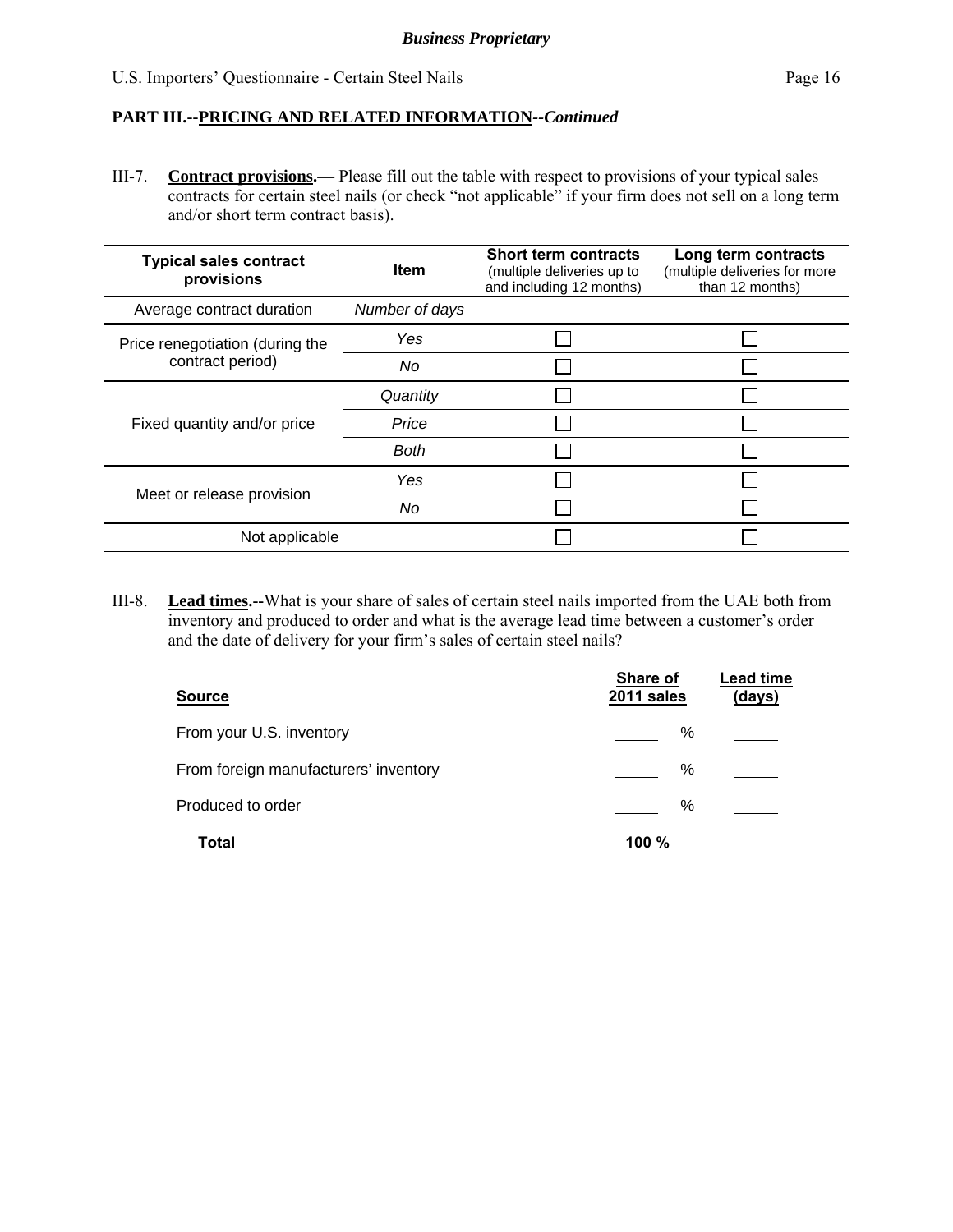#### III-9. **Shipping information.—**

- (a) What is the approximate percentage of the total delivered cost of certain steel nails imported from the United Arab Emirates that is accounted for by U.S. inland transportation costs? \_\_\_\_\_ percent.
- (b) Who generally arranges the transportation to your customers' locations? (check one)  $\Box$ Your firm  $\Box$  or purchaser
- (c) When you sell certain steel nails imported from the United Arab Emirates, from where is it shipped? (check one) point of importation  $\Box$  or storage facility  $\Box$
- (d) Indicate the approximate percentage of your sales of certain steel nails imported from the UAE that are delivered the following distances from your U.S. point of shipment.

| Distance from your U.S. point of shipment | <b>Share</b> |
|-------------------------------------------|--------------|
| Within 100 miles                          | $\%$         |
| 101 to 1,000 miles                        | %            |
| Over 1,000 miles                          | $\%$         |
| Total                                     | %<br>100     |

III-10. **Geographical shipments--**What is the geographic market area in the United States served by your firm's shipments of imported certain steel nails? (check all that apply)

|                                                                                                                            |                          | Share of 2011 U.S. commercial<br>shipments (percent) |            |  |
|----------------------------------------------------------------------------------------------------------------------------|--------------------------|------------------------------------------------------|------------|--|
| Geographic area                                                                                                            | $\sqrt{ }$ if applicable | <b>UAE</b>                                           | All others |  |
| <b>Northeast.-CT, ME, MA, NH, NJ, NY, PA, RI, and</b><br>VT.                                                               |                          | $\%$                                                 | %          |  |
| Midwest.-IL, IN, IA, KS, MI, MN, MO, NE, ND, OH,<br>SD, and WI.                                                            |                          | $\%$                                                 | %          |  |
| <b>Southeast.-AL, DE, DC, FL, GA, KY, MD, MS, NC,</b><br>SC, TN, VA, and WV.                                               |                          | %                                                    | %          |  |
| Central Southwest.-AR, LA, OK, and TX.                                                                                     |                          | $\%$                                                 | %          |  |
| <b>Mountains.-AZ, CO, ID, MT, NV, NM, UT, and WY.</b>                                                                      |                          | %                                                    | %          |  |
| <b>Pacific Coast.–CA, OR, and WA.</b>                                                                                      |                          | $\%$                                                 | %          |  |
| <b>Other.</b> -All other markets in the United States not<br>previously listed, including AK, HI, PR, VI, among<br>others. |                          | $\%$                                                 | %          |  |
|                                                                                                                            | Total                    | %<br>100                                             | %<br>100   |  |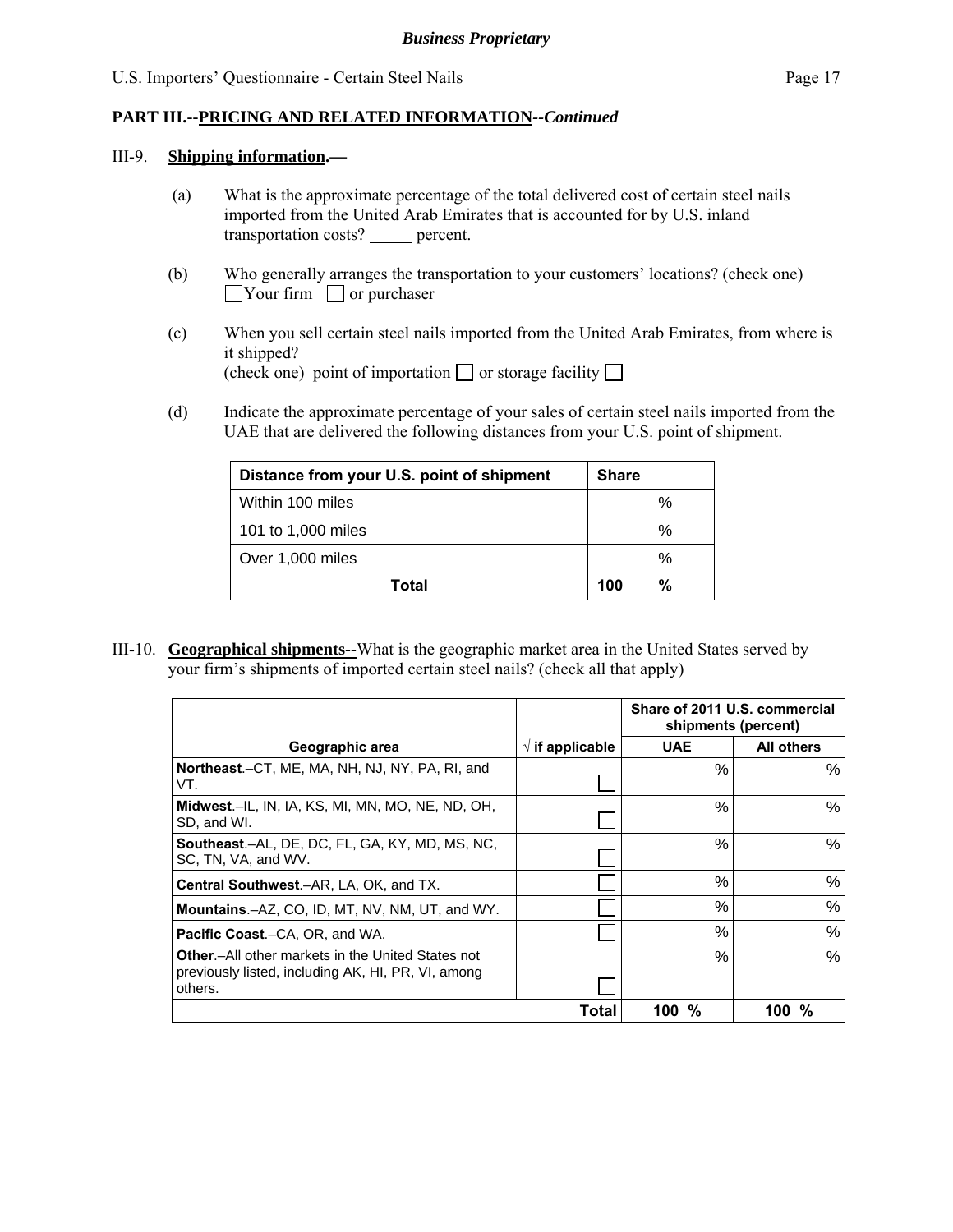III-11. **End uses-**Describe the end uses of the certain steel nails that you import from the United Arab Emirates. For each end-use product, what percentage of the total cost is accounted for by certain steel nails and other inputs?

|                 | Share of total cost of end use product<br>accounted for by        |   |              |
|-----------------|-------------------------------------------------------------------|---|--------------|
| End use product | <b>Certain steel nails</b><br>Other inputs (percent)<br>(percent) |   | <b>Total</b> |
|                 | %                                                                 | % | 100%         |
|                 | %                                                                 | % | 100%         |
|                 | %                                                                 | % | 100%         |

III-12. **Substitutes.--** Can other products be substituted for certain steel nails?

No **Secure 2** Yes--Please fill out the table.

|    |                   | End use in which this |  | Have changes in the prices of this substitute<br>affected the price for certain steel nails? |                    |  |
|----|-------------------|-----------------------|--|----------------------------------------------------------------------------------------------|--------------------|--|
|    | <b>Substitute</b> | substitute is used    |  | No Yes                                                                                       | <b>Explanation</b> |  |
|    |                   |                       |  |                                                                                              |                    |  |
| 2. |                   |                       |  |                                                                                              |                    |  |
| 3. |                   |                       |  |                                                                                              |                    |  |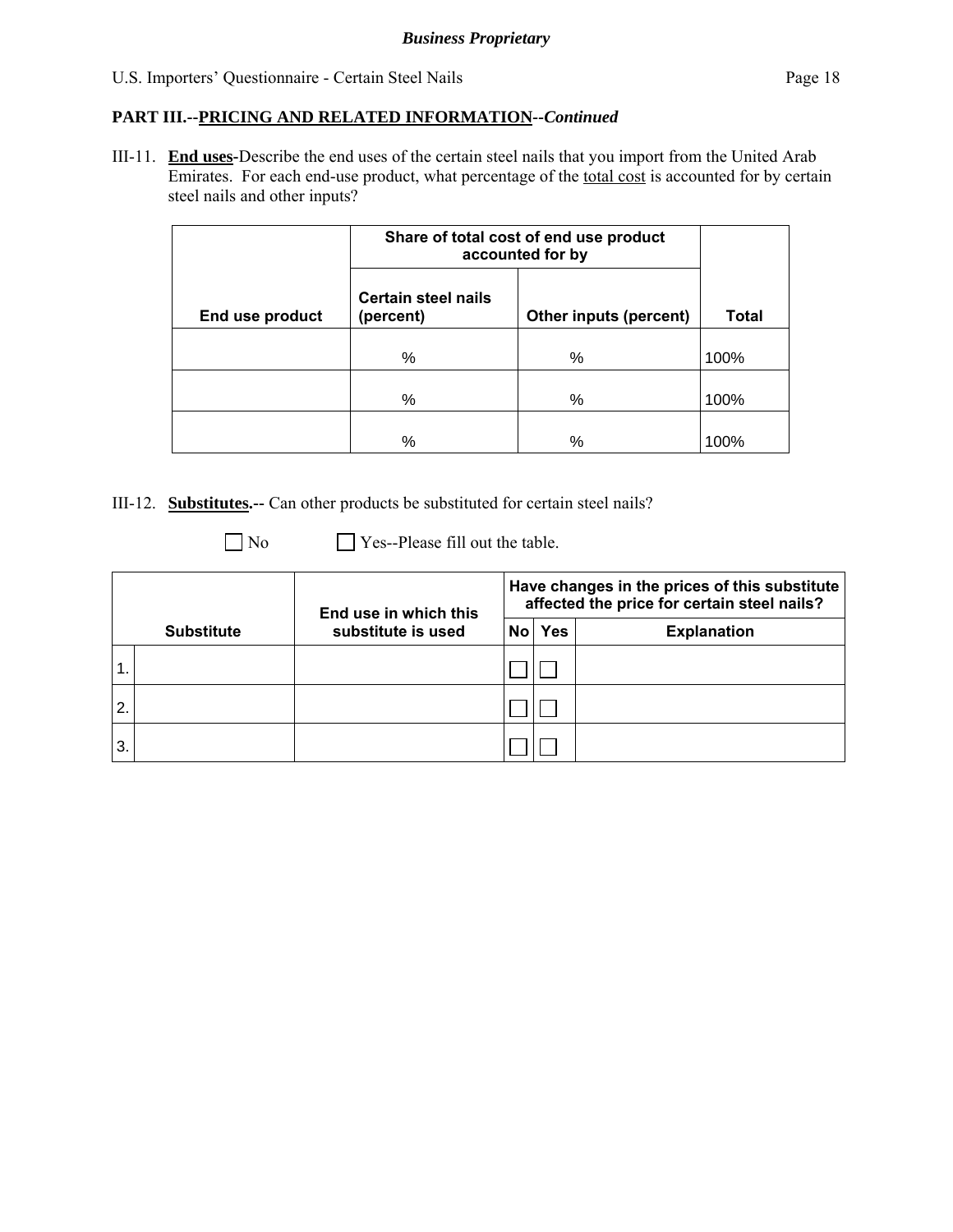III-13. **Demand trends.--** Indicate how demand within the United States and outside of the United States (if known) for certain steel nails has changed since January 1, 2009. Describe the principal factors that have affected these changes in demand.

| <b>Market</b>                                 | Increase | <b>No</b><br>change | <b>Decrease</b> | <b>Fluctuate</b> | <b>Factors</b> |
|-----------------------------------------------|----------|---------------------|-----------------|------------------|----------------|
| Within<br>the United<br><b>States</b>         |          | L                   |                 |                  |                |
| <b>Outside</b><br>the United<br><b>States</b> |          | L                   |                 |                  |                |

III-14. **Product changes.--**Have there been any significant changes in the product mix or marketing of certain steel nails since January 1, 2009?

No **Yes-- Please describe.** 

 $\overline{a}$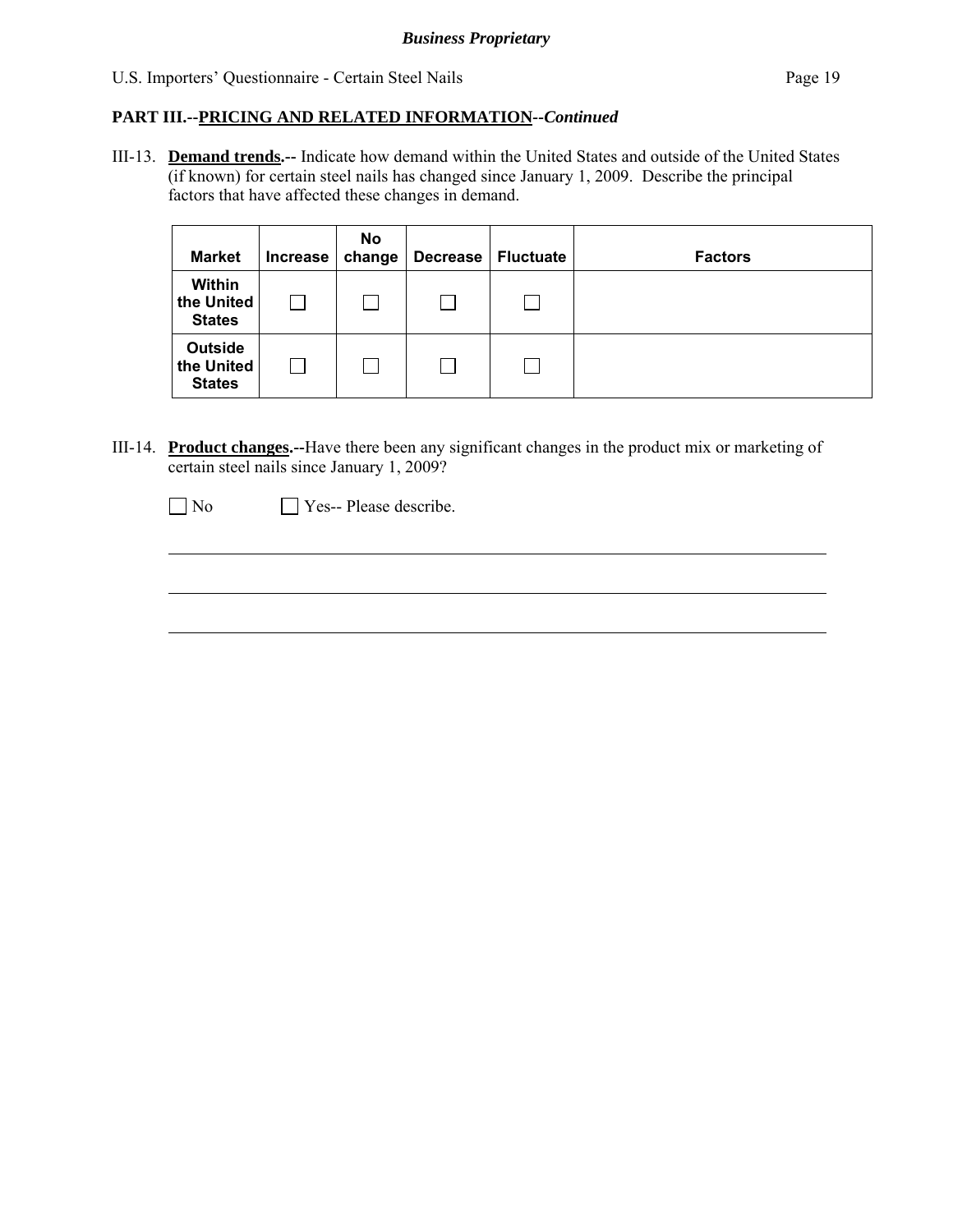# III-15. **Business cycles.--**

|         | (a) Is the certain steel nails market subject to business cycles or conditions of competition<br>(including seasonal business) distinctive to certain steel nails?                                                                                                                                                                                                                          |
|---------|---------------------------------------------------------------------------------------------------------------------------------------------------------------------------------------------------------------------------------------------------------------------------------------------------------------------------------------------------------------------------------------------|
|         | $\Box$ No (skip to question III-16.)<br>$\Box$ Yes-- Please describe below and then answer part (b).                                                                                                                                                                                                                                                                                        |
|         |                                                                                                                                                                                                                                                                                                                                                                                             |
|         | (b) If yes, have there been any changes in the business cycles or conditions of competition for<br>certain steel nails since January 1, 2009?                                                                                                                                                                                                                                               |
|         | Yes-- Please describe.<br>$\Box$ No                                                                                                                                                                                                                                                                                                                                                         |
|         |                                                                                                                                                                                                                                                                                                                                                                                             |
|         |                                                                                                                                                                                                                                                                                                                                                                                             |
| III-16. | <b>Supply constraints.</b> --Has your firm refused, declined, or been unable to supply certain steel nails<br>since January 1, 2009 (examples include placing customers on allocation or "controlled order<br>entry," declining to accept new customers or renew existing customers, delivering less than the<br>quantity promised, been unable to meet timely shipment commitments, etc.)? |
|         | Yes-- Please describe.<br>$\Box$ No                                                                                                                                                                                                                                                                                                                                                         |
|         |                                                                                                                                                                                                                                                                                                                                                                                             |
|         |                                                                                                                                                                                                                                                                                                                                                                                             |
| III-17. | Raw materials.--Please describe any trends in the prices of raw materials used to produce certain<br>steel nails and whether your firm expects these trends to continue.                                                                                                                                                                                                                    |
|         |                                                                                                                                                                                                                                                                                                                                                                                             |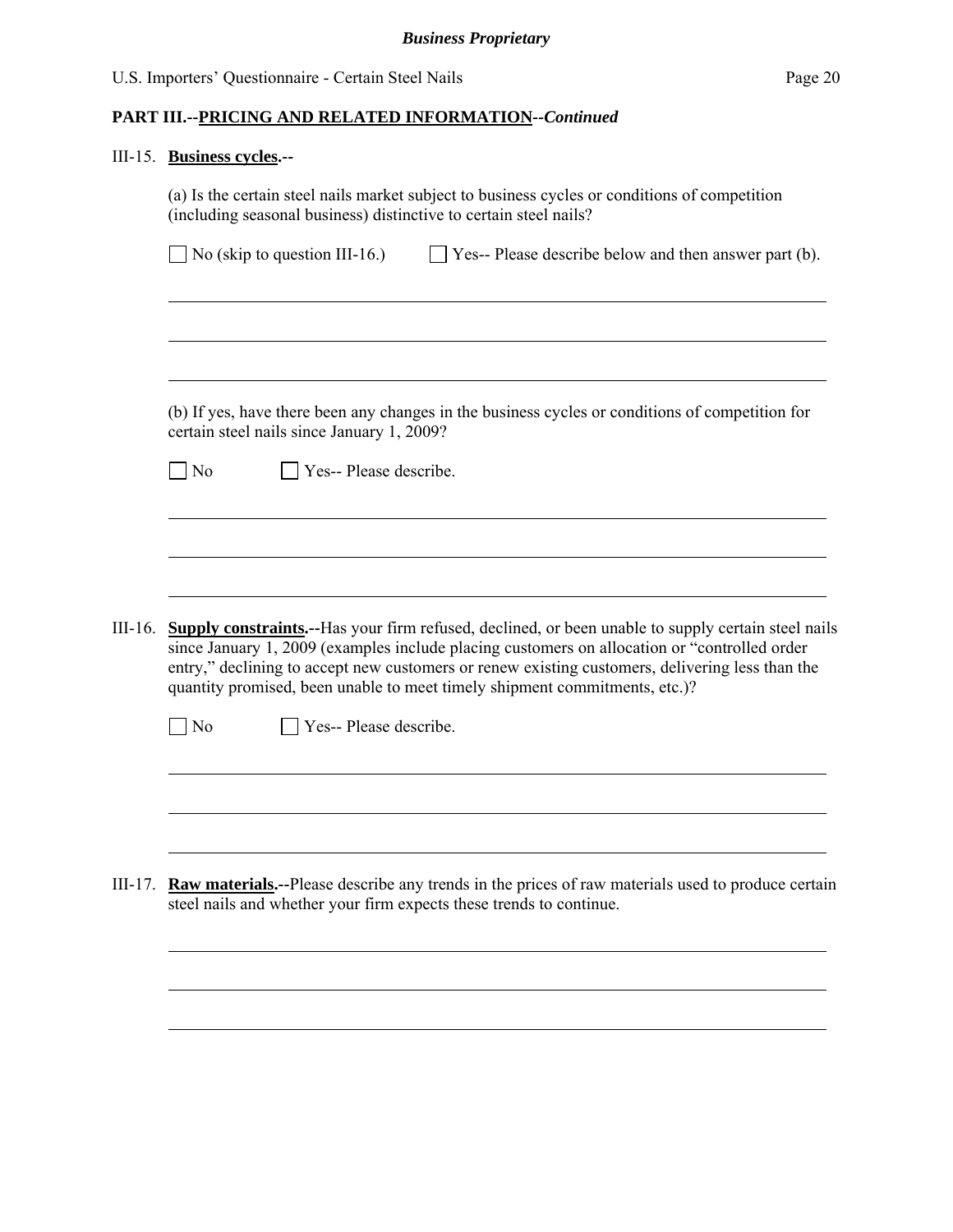III-18. **Interchangeability.--**Is the certain steel nails produced in the United States and in other countries interchangeable (*i.e.*, can they physically be used in the same applications)?

Please indicate A, F, S, N, or 0 in the table below:

- A = the products from a specified country-pair are *always* interchangeable
- F = the products are *frequently* interchangeable
- S = the products are *sometimes* interchangeable
- N = the products are *never* interchangeable
- 0 = *no familiarity* with products from a specified country-pair

| The United Arab Emirates                                                                                                                                                 | Other countries |
|--------------------------------------------------------------------------------------------------------------------------------------------------------------------------|-----------------|
|                                                                                                                                                                          |                 |
|                                                                                                                                                                          |                 |
| For any country-pair producing certain steel nails that is sometimes or never interchangeable, please<br>explain the factors that limit or preclude interchangeable use: |                 |
|                                                                                                                                                                          |                 |
|                                                                                                                                                                          |                 |
|                                                                                                                                                                          |                 |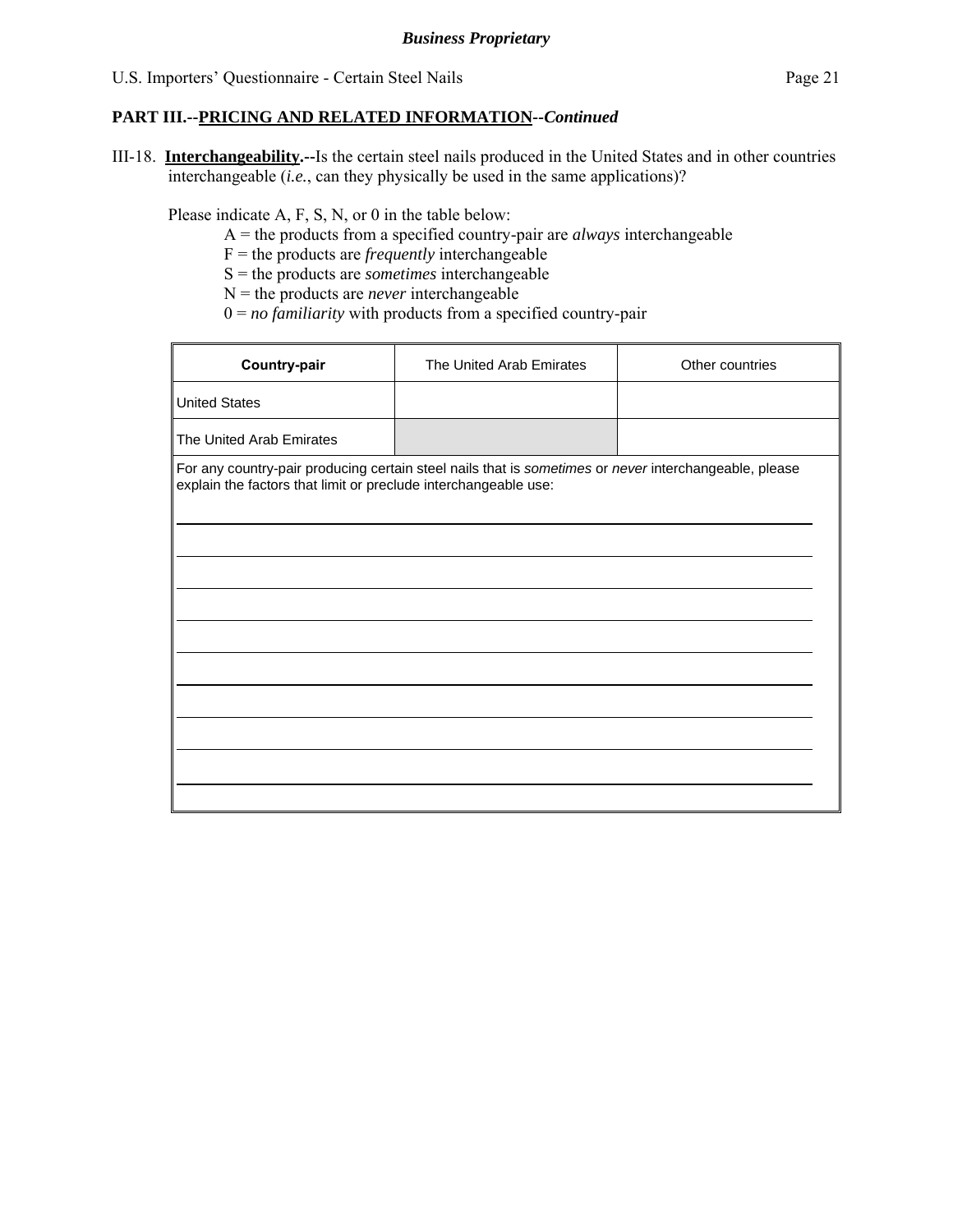III-19. **Factors other than price.--**Are differences other than price (*i.e.*, quality, availability, transportation network, product range, technical support, *etc.*) between certain steel nails produced in the United States and in other countries a significant factor in your firm's sales of the products?

Please indicate A, F, S, N, or 0 in the table below:

- A = the products from a specified country-pair are *always* interchangeable
- F = the products are *frequently* interchangeable
- S = the products are *sometimes* interchangeable
- N = the products are *never* interchangeable
- $0 = no$  *familiarity* with products from a specified country-pair

| Country-pair              | The United Arab Emirates                                                                                                                                                                                                   | Other countries |
|---------------------------|----------------------------------------------------------------------------------------------------------------------------------------------------------------------------------------------------------------------------|-----------------|
| <b>United States</b>      |                                                                                                                                                                                                                            |                 |
| The United Arab Emirates  |                                                                                                                                                                                                                            |                 |
| imparted by such factors: | For any country-pair for which factors other than price always or frequently are a significant factor in your<br>firm's sales of certain steel nails, identify the country-pair and report the advantages or disadvantages |                 |
|                           |                                                                                                                                                                                                                            |                 |